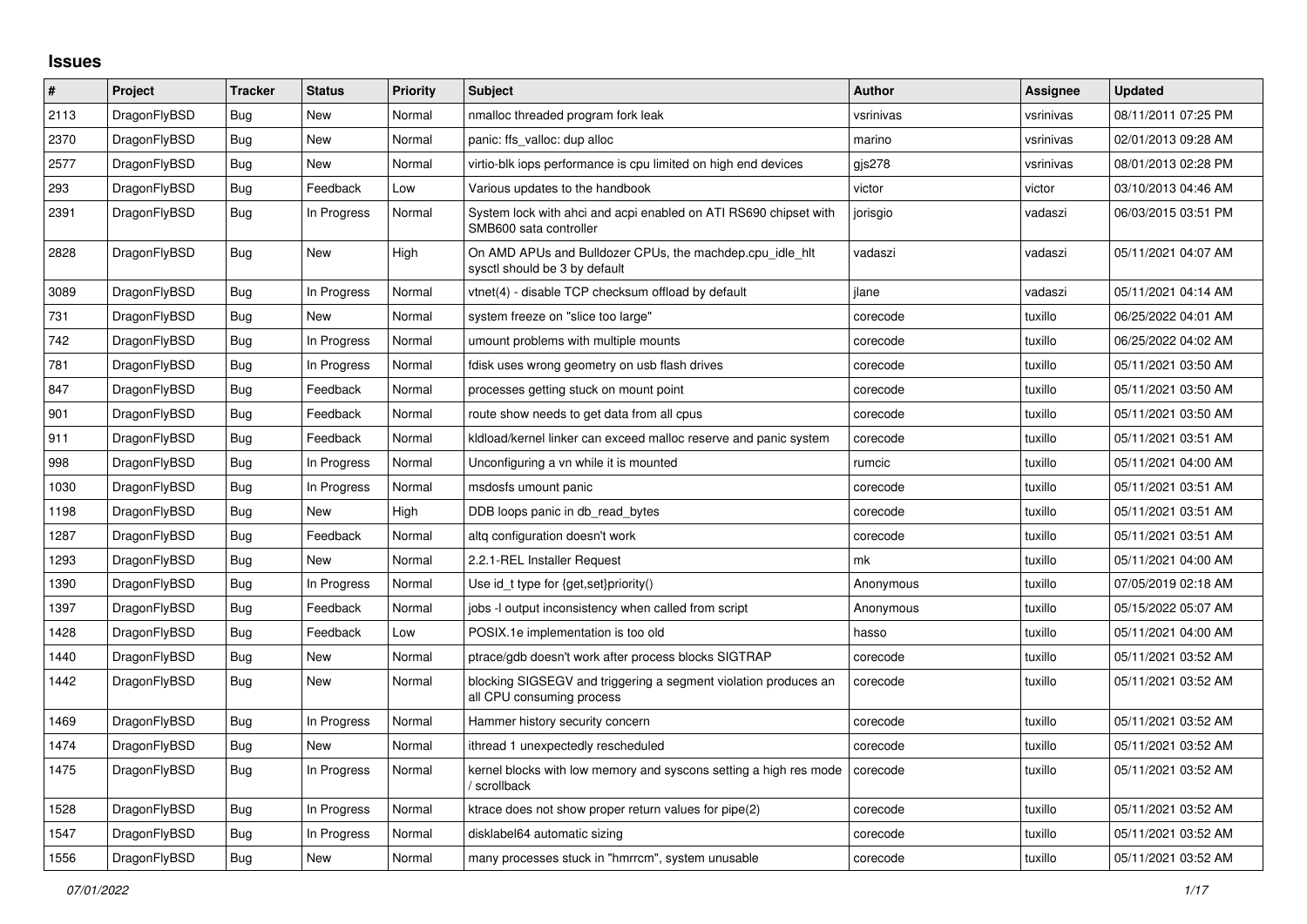| $\vert$ # | Project      | <b>Tracker</b> | <b>Status</b> | <b>Priority</b> | <b>Subject</b>                                                                             | <b>Author</b>    | <b>Assignee</b> | Updated             |
|-----------|--------------|----------------|---------------|-----------------|--------------------------------------------------------------------------------------------|------------------|-----------------|---------------------|
| 1579      | DragonFlyBSD | Bug            | Feedback      | Normal          | dfly 2.4.1 does not like HP DL360G4p and Smart Array 6400 with<br>MSA <sub>20</sub>        | tomaz.borstnar   | tuxillo         | 06/02/2014 02:44 PM |
| 1583      | DragonFlyBSD | Bug            | In Progress   | Normal          | panic: assertion: cursor->trans->sync lock refs $> 0$ in<br>hammer recover cursor          | corecode         | tuxillo         | 05/11/2021 03:53 AM |
| 1584      | DragonFlyBSD | Bug            | In Progress   | Normal          | can't use ssh from jail: debug1: read passphrase: can't open<br>/dev/tty: Device busy      | corecode         | tuxillo         | 05/11/2021 03:53 AM |
| 1587      | DragonFlyBSD | <b>Bug</b>     | Feedback      | Normal          | can't gdb across fork                                                                      | corecode         | tuxillo         | 05/11/2021 03:54 AM |
| 1700      | DragonFlyBSD | Submit         | In Progress   | Normal          | skip boot2 menu on <enter></enter>                                                         | Johannes.Hofmann | tuxillo         | 05/15/2022 08:35 AM |
| 1819      | DragonFlyBSD | <b>Bug</b>     | In Progress   | Low             | truss - Major revamping task list                                                          | tuxillo          | tuxillo         | 11/27/2021 08:45 AM |
| 1876      | DragonFlyBSD | <b>Bug</b>     | <b>New</b>    | Normal          | devfs in jail + logging out from console(ttyv1+) -> panic                                  | qhwt.dfly        | tuxillo         | 05/31/2022 03:24 PM |
| 1921      | DragonFlyBSD | <b>Bug</b>     | In Progress   | Normal          | we miss mlockall                                                                           | alexh            | tuxillo         | 06/18/2022 04:08 AM |
| 2358      | DragonFlyBSD | Bug            | In Progress   | Normal          | DFBSD v3.0.2.32.g928ca - panic: hammer: insufficient undo FIFO<br>space!                   | tuxillo          | tuxillo         | 05/10/2021 02:50 AM |
| 2416      | DragonFlyBSD | Bug            | <b>New</b>    | Normal          | ".' entry can be removed on mounted nfs filesystem                                         | ftigeot          | tuxillo         | 06/03/2014 04:40 AM |
| 2438      | DragonFlyBSD | Submit         | Feedback      | Normal          | <b>TRIM</b> fixes                                                                          | Anonymous        | tuxillo         | 05/11/2021 03:45 AM |
| 2496      | DragonFlyBSD | Bug            | New           | Normal          | NTFS malloc limit exceeded                                                                 | plasmob          | tuxillo         | 02/19/2013 08:47 AM |
| 2717      | DragonFlyBSD | Submit         | Feedback      | Normal          | Out of range numeric handling                                                              | dclink           | tuxillo         | 05/11/2021 04:08 AM |
| 2721      | DragonFlyBSD | Submit         | Feedback      | Low             | Some few zalloc calls to objcache ones replacements                                        | dclink           | tuxillo         | 05/11/2021 04:08 AM |
| 3028      | DragonFlyBSD | <b>Bug</b>     | In Progress   | Normal          | installer: confusion of set/get disk encryption passphrase dialogs                         | liweitianux      | tuxillo         | 06/03/2022 05:13 PM |
| 3145      | DragonFlyBSD | Submit         | In Progress   | Normal          | Update libelf to FreeBSD 12 current and build as base library usable<br>by ports           | davshao          | tuxillo         | 08/20/2021 03:58 PM |
| 3160      | DragonFlyBSD | Submit         | In Progress   | Normal          | State the implementation difference in pkill/pgrep manual                                  | sevan            | tuxillo         | 06/03/2022 05:15 PM |
| 3205      | DragonFlyBSD | Bug            | Feedback      | High            | Go compiler net test failing                                                               | t dfbsd          | tuxillo         | 05/10/2021 02:45 AM |
| 3295      | DragonFlyBSD | <b>Bug</b>     | In Progress   | Normal          | Adapt devel/libvirt for nvmm                                                               | tuxillo          | tuxillo         | 11/03/2021 04:56 PM |
| 3314      | DragonFlyBSD | Bug            | <b>New</b>    | Normal          | Bring virtio console(4) from FreeBSD                                                       | tuxillo          | tuxillo         | 05/29/2022 08:24 AM |
| 3318      | DragonFlyBSD | <b>Bug</b>     | In Progress   | Normal          | Segmenation fault when a process resumed with checkpt exits                                | zabolekar        | tuxillo         | 06/18/2022 08:24 AM |
| 341       | DragonFlyBSD | Bug            | <b>New</b>    | Normal          | Vinum erroneously repors devices as busy                                                   | corecode         | swildner        | 01/21/2012 04:50 AM |
| 1714      | DragonFlyBSD | <b>Bug</b>     | <b>New</b>    | Low             | hwpmc                                                                                      | alexh            | swildner        | 08/18/2012 02:03 PM |
| 2252      | DragonFlyBSD | Bug            | New           | Low             | snd hda not useable if loaded via /boot/loader.conf                                        | xbit             | swildner        | 12/14/2011 12:23 AM |
| 2265      | DragonFlyBSD | Bug            | New           | Normal          | mbsrtowcs does not properly handle invalid mbstate_t in ps                                 | c.turner1        | swildner        | 01/10/2012 07:56 PM |
| 2585      | DragonFlyBSD | Bug            | New           | Normal          | Dfly 3.4.3 on ESXi 5.1, HP Smart Array P410 passthrough<br>recognised, but not functioning | yggdrasil        | swildner        | 05/09/2022 08:14 AM |
| 1302      | DragonFlyBSD | <b>Bug</b>     | In Progress   | Normal          | Checkpoint regression?                                                                     | sjg              | sjg             | 07/10/2013 05:22 PM |
| 1532      | DragonFlyBSD | <b>Bug</b>     | New           | Low             | jemalloc doesn't work on DragonFly                                                         | hasso            | sjg             | 08/02/2011 01:14 AM |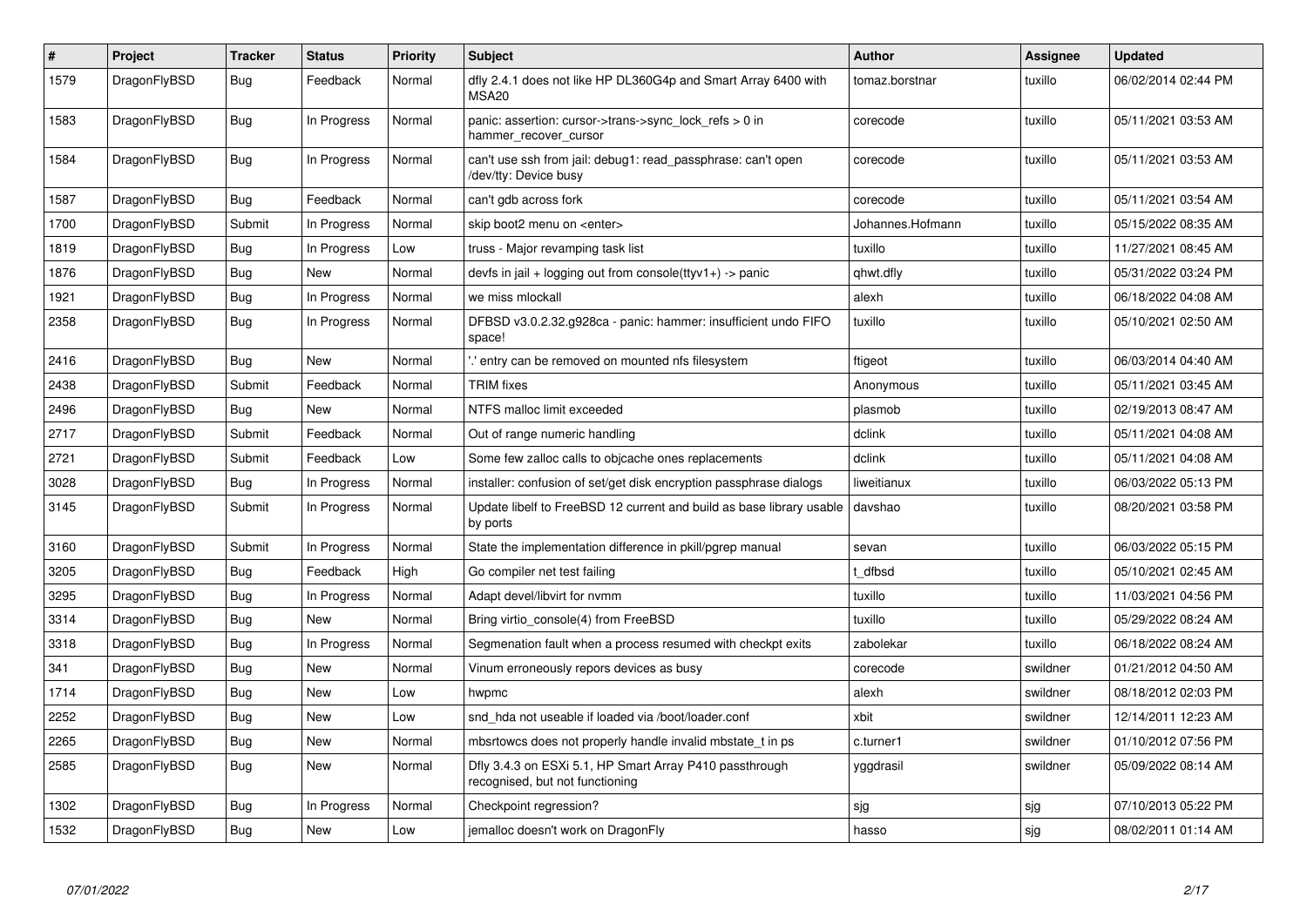| $\sharp$ | Project      | <b>Tracker</b> | <b>Status</b> | <b>Priority</b> | Subject                                                                                                                                                  | <b>Author</b>     | Assignee  | <b>Updated</b>      |
|----------|--------------|----------------|---------------|-----------------|----------------------------------------------------------------------------------------------------------------------------------------------------------|-------------------|-----------|---------------------|
| 1769     | DragonFlyBSD | Bug            | New           | Normal          | panic: assertion: _tp->tt_msg->tt_cpuid == mycpuid in<br>tcp_callout_active                                                                              | pavalos           | sjg       | 05/15/2022 11:07 AM |
| 168      | DragonFlyBSD | Bug            | In Progress   | Normal          | Livelocked limit engaged while trying to setup IPW wireless                                                                                              | mschacht          | sepherosa | 05/11/2021 04:05 AM |
| 2825     | DragonFlyBSD | <b>Bug</b>     | New           | High            | 3x dhclient = hanging system (objcache exhausted)                                                                                                        | jaccovonb         | sepherosa | 05/11/2021 03:55 AM |
| 600      | DragonFlyBSD | Bug            | New           | Low             | /sys/libkern/karc4random                                                                                                                                 | robin_carey5      | profmakx  | 01/19/2015 03:07 AM |
| 2746     | DragonFlyBSD | <b>Bug</b>     | New           | Normal          | some fraction of xterms started from the xmonad window manager<br>get killed with SIGALRM                                                                | isenmann          | profmakx  | 12/28/2014 02:51 AM |
| 2822     | DragonFlyBSD | Bug            | New           | Normal          | USB 3.0 stick throws "reading primary partition table: error<br>accessing offset 000[] for 152" error, while the stick works on any<br>other OS I tested | revuwa            | profmakx  | 06/29/2015 05:56 AM |
| 679      | DragonFlyBSD | Bug            | New           | Low             | Netgraph backward compatibility for old *LEN constants                                                                                                   | nant              | nant      | 02/18/2014 05:45 AM |
| 2549     | DragonFlyBSD | <b>Bug</b>     | In Progress   | Normal          | netgraph7: Kernel page fault.                                                                                                                            | russiane39        | nant      | 05/10/2013 11:20 PM |
| 1969     | DragonFlyBSD | Bug            | New           | Normal          | pf-related network problem                                                                                                                               | pavalos           | lentferj  | 02/01/2011 06:57 PM |
| 385      | DragonFlyBSD | Bug            | Feedback      | Low             | Mail archive address removal                                                                                                                             | justin            | justin    | 03/09/2013 11:24 AM |
| 1946     | DragonFlyBSD | Bug            | <b>New</b>    | Normal          | ieee80211 panic                                                                                                                                          | pavalos           | josepht   | 01/27/2011 06:00 PM |
| 1964     | DragonFlyBSD | Bug            | New           | Normal          | iwn (panic assertion : wlan assert serialized)                                                                                                           | sjmm.ptr          | josepht   | 02/01/2011 12:57 PM |
| 1593     | DragonFlyBSD | Bug            | Feedback      | Normal          | panic: assertion: ccb == ap->ap_err_ccb in ahci_put_err_ccb                                                                                              | ftigeot           | ftigeot   | 05/15/2022 05:09 AM |
| 2870     | DragonFlyBSD | Bug            | New           | High            | Broken text and icons when glamor acceleration is used                                                                                                   | 375gnu            | ftigeot   | 01/31/2016 12:13 AM |
| 3031     | DragonFlyBSD | Submit         | In Progress   | Normal          | Update drm/radeon to Linux 4.7.10 as much as possible                                                                                                    | davshao           | ftigeot   | 08/19/2021 12:33 PM |
| 1411     | DragonFlyBSD | Bug            | Feedback      | Normal          | Burning doesn't work with ahci(4)                                                                                                                        | hasso             | dillon    | 05/11/2021 04:00 AM |
| 1831     | DragonFlyBSD | Bug            | Feedback      | High            | HAMMER "malloc limit exceeded" panic                                                                                                                     | eocallaghan       | dillon    | 06/04/2022 04:38 AM |
| 2037     | DragonFlyBSD | <b>Bug</b>     | Feedback      | Normal          | Panic Bad link elm while building packages                                                                                                               | ftigeot           | dillon    | 04/21/2011 07:20 AM |
| 2092     | DragonFlyBSD | Bug            | <b>New</b>    | Normal          | Panic: Bad link elm 0x next->prev != elm                                                                                                                 | masterblaster     | dillon    | 12/04/2011 12:49 PM |
| 2819     | DragonFlyBSD | Bug            | In Progress   | Normal          | Random micro system freezes after a week of uptime                                                                                                       | ftigeot           | dillon    | 08/16/2015 08:46 PM |
| 3154     | DragonFlyBSD | Submit         | New           | Normal          | Update serial handling in bootloader                                                                                                                     | ddegroot          | dillon    | 11/06/2018 11:21 PM |
| 1127     | DragonFlyBSD | Bug            | Feedback      | Low             | cdrom drive not detected                                                                                                                                 | tgr               | corecode  | 01/15/2015 08:55 AM |
| 1430     | DragonFlyBSD | <b>Bug</b>     | New           | Normal          | Buggy w(1)?                                                                                                                                              | hasso             | alexh     | 11/24/2010 08:09 AM |
| 1538     | DragonFlyBSD | Bug            | New           | Low             | mountroot should probe file systems                                                                                                                      | corecode          | alexh     | 11/24/2010 06:35 PM |
| 2100     | DragonFlyBSD | <b>Bug</b>     | Feedback      | Normal          | devfs related panic                                                                                                                                      | sepherosa         | alexh     | 07/10/2011 02:29 PM |
| 2353     | DragonFlyBSD | <b>Bug</b>     | In Progress   | Normal          | panic: assertion "gd->gd_spinlocks_wr == 0" failed in<br>bsd4 schedulerclock                                                                             | jaydg             | alexh     | 11/28/2012 01:57 AM |
| 243      | DragonFlyBSD | <b>Bug</b>     | Feedback      | Normal          | weird behavior in the shell                                                                                                                              | swildner          |           | 05/31/2022 02:51 PM |
| 285      | DragonFlyBSD | <b>Bug</b>     | Feedback      | Low             | interrupt latency with re without ip address configured                                                                                                  | thomas.nikolajsen |           | 02/20/2014 10:30 AM |
| 331      | DragonFlyBSD | <b>Bug</b>     | In Progress   | Normal          | ftpsesame (aka Bridging S01E03)                                                                                                                          | bastyaelvtars     |           | 03/09/2013 12:28 PM |
| 570      | DragonFlyBSD | <b>Bug</b>     | Feedback      | Normal          | 1.8.x: ACPI problems                                                                                                                                     | qhwt+dfly         |           | 06/02/2014 03:45 AM |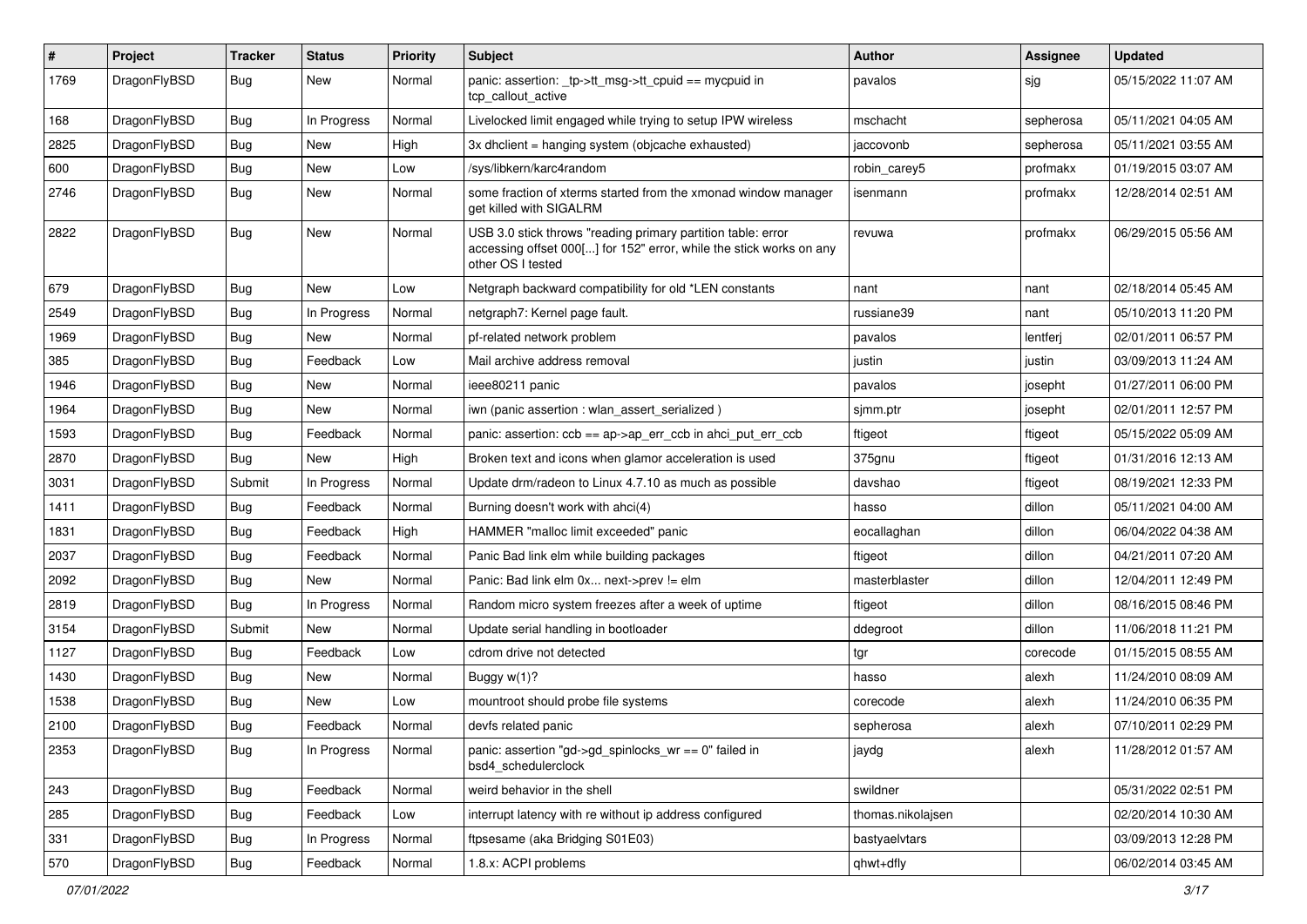| $\pmb{\#}$ | Project      | <b>Tracker</b> | <b>Status</b> | <b>Priority</b> | Subject                                                                         | <b>Author</b>      | Assignee | Updated             |
|------------|--------------|----------------|---------------|-----------------|---------------------------------------------------------------------------------|--------------------|----------|---------------------|
| 599        | DragonFlyBSD | <b>Bug</b>     | <b>New</b>    | Urgent          | 1.9.0 reproducable panic                                                        | pavalos            |          | 12/22/2010 01:08 AM |
| 604        | DragonFlyBSD | Bug            | In Progress   | Normal          | 1.8.1-RELEASE - clock runs fast on mainboard ASUS P5A-B                         | veti               |          | 05/11/2021 03:55 AM |
| 725        | DragonFlyBSD | Bug            | In Progress   | Low             | 'make distribution' fails w/'ro' /usr/obj                                       | c.turner           |          | 03/09/2013 01:01 PM |
| 806        | DragonFlyBSD | Bug            | Feedback      | Normal          | boot error on MacBook                                                           | tralamazza         |          | 06/04/2022 05:28 AM |
| 846        | DragonFlyBSD | Bug            | Feedback      | Normal          | USB bugs:usb mouse can't used!                                                  | frankning          |          | 01/15/2015 08:36 AM |
| 884        | DragonFlyBSD | Bug            | In Progress   | High            | Performance/memory problems under filesystem IO load                            | hasso              |          | 05/11/2021 03:50 AM |
| 979        | DragonFlyBSD | <b>Bug</b>     | Feedback      | Normal          | Failure-prone USB mass storage (SB600? msdosfs? CAM?)                           | floid              |          | 01/15/2015 08:38 AM |
| 989        | DragonFlyBSD | <b>Bug</b>     | <b>New</b>    | Normal          | installer/fdisk trouble with wrapped values                                     | Discodestroyer     |          | 02/18/2014 06:27 AM |
| 1101       | DragonFlyBSD | Bug            | Feedback      | Normal          | ohci related panic                                                              | polachok           |          | 05/11/2021 04:00 AM |
| 1144       | DragonFlyBSD | Bug            | Feedback      | Normal          | Incorrect clock under KVM                                                       | msylvan            |          | 03/09/2013 01:17 PM |
| 1148       | DragonFlyBSD | Bug            | In Progress   | Low             | BCM4311 wireless network adapter detected but not functional                    | archimedes.gaviola |          | 05/11/2021 04:00 AM |
| 1181       | DragonFlyBSD | Bug            | In Progress   | Normal          | ACX111 panic                                                                    | elekktretterr      |          | 05/11/2021 04:00 AM |
| 1185       | DragonFlyBSD | <b>Bug</b>     | <b>New</b>    | High            | need a tool to merge changes into /etc                                          | wa1ter             |          | 02/18/2014 06:02 AM |
| 1192       | DragonFlyBSD | Submit         | <b>New</b>    | Normal          | KKASSERTs in sys/kern/uipc {msg,socket}.c are too strict                        | rumcic             |          | 05/11/2021 04:07 AM |
| 1193       | DragonFlyBSD | Bug            | <b>New</b>    | Normal          | kernel doesn't recognize cdrom drive                                            | nonsolosoft        |          | 01/25/2014 09:11 PM |
| 1194       | DragonFlyBSD | Bug            | New           | Normal          | SCSI errors while trying to copy photos from my camera                          | elekktretterr      |          | 01/14/2015 04:39 PM |
| 1218       | DragonFlyBSD | Bug            | In Progress   | Normal          | panic: assertion: $error == 0$ in hammer start transaction                      | rumcic             |          | 05/11/2021 04:00 AM |
| 1246       | DragonFlyBSD | <b>Bug</b>     | New           | Normal          | bad resolution (monitor desync) with livedvd                                    | Przem0l            |          | 02/18/2014 06:29 AM |
| 1249       | DragonFlyBSD | Bug            | Feedback      | Normal          | panic: ffs_vfree: freeing free inode                                            | rumcic             |          | 03/10/2013 05:13 AM |
| 1250       | DragonFlyBSD | <b>Bug</b>     | Feedback      | Normal          | Panic upon plugging an USB flash drive into the machine                         | rumcic             |          | 03/10/2013 05:17 AM |
| 1282       | DragonFlyBSD | Bug            | Feedback      | Normal          | panic (trap 12) when booting SMP kernel on Atom 330 (dual core)                 | tomaz.borstnar     |          | 05/11/2021 04:00 AM |
| 1307       | DragonFlyBSD | Bug            | In Progress   | Normal          | hammer tid -2 shows unexpected result                                           | corecode           |          | 10/18/2016 05:29 PM |
| 1313       | DragonFlyBSD | Bug            | New           | Low             | Signal code in kernel needs major overhaul (signal queues,<br>si code, si addr) | hasso              |          | 05/11/2021 04:00 AM |
| 1330       | DragonFlyBSD | Bug            | Feedback      | Normal          | Hammer, usb disk, SYNCHRONIZE CACHE failure                                     | josepht            |          | 06/02/2014 04:56 AM |
| 1332       | DragonFlyBSD | <b>Bug</b>     | Feedback      | Normal          | DFBSD 2.2 - Booting usbcdrom/usbsticks on thinkpad hangs on<br>"BTX Halted"     | tuxillo            |          | 05/11/2021 04:00 AM |
| 1336       | DragonFlyBSD | Bug            | In Progress   | Normal          | Still looking for reports of missed directory entries w/ HAMMER                 | dillon             |          | 05/11/2021 04:00 AM |
| 1368       | DragonFlyBSD | <b>Bug</b>     | In Progress   | Normal          | suspend signal race?                                                            | qhwt+dfly          |          | 05/11/2021 03:51 AM |
| 1387       | DragonFlyBSD | Bug            | Feedback      | Normal          | zero-size malloc and ps: kvm getprocs: Bad address                              | qhwt+dfly          |          | 05/11/2021 04:00 AM |
| 1398       | DragonFlyBSD | Submit         | In Progress   | Normal          | hdestroy(3) restricts hash key to point to malloc'ed space                      | Anonymous          |          | 08/20/2021 04:06 PM |
| 1429       | DragonFlyBSD | Bug            | Feedback      | Normal          | vkernel bug - "mfree: m->m_nextpkt != NULL"                                     | dillon             |          | 05/11/2021 04:00 AM |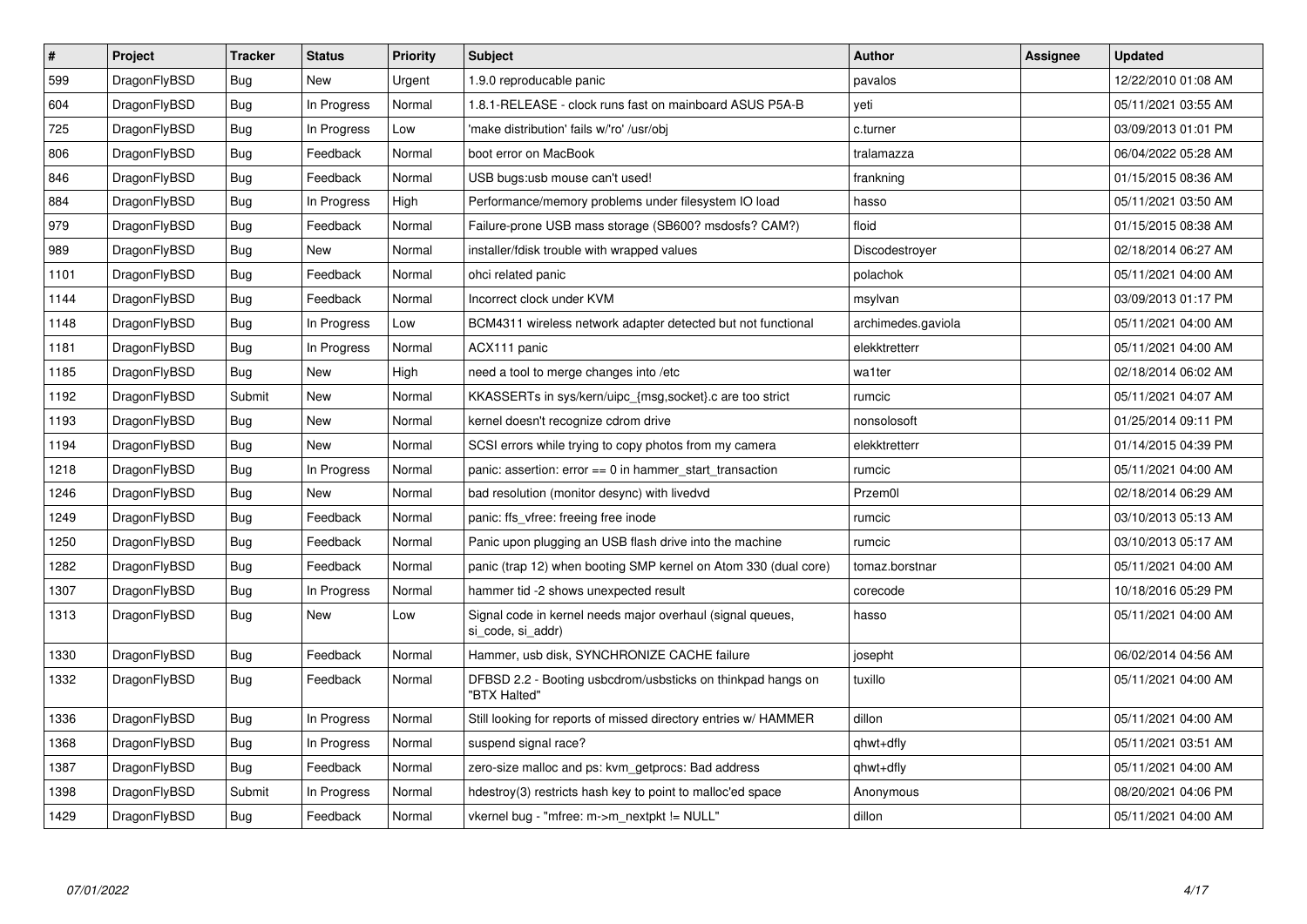| $\pmb{\#}$ | Project      | <b>Tracker</b> | <b>Status</b> | <b>Priority</b> | Subject                                                                                                                                                   | Author        | Assignee | <b>Updated</b>      |
|------------|--------------|----------------|---------------|-----------------|-----------------------------------------------------------------------------------------------------------------------------------------------------------|---------------|----------|---------------------|
| 1448       | DragonFlyBSD | Bug            | Feedback      | Normal          | panic: assertion: _tp->tt_msg->tt_cpuid == mycpuid in<br>tcp_callout_active tcp_output tcp_usr_send netmsg_pru_send<br>netmsg_service tcpmsg_service_loop | dillon        |          | 05/11/2021 04:00 AM |
| 1454       | DragonFlyBSD | Bug            | Feedback      | Normal          | Unable to boot from external USB DVD drive                                                                                                                | elekktretterr |          | 05/11/2021 04:01 AM |
| 1456       | DragonFlyBSD | <b>Bug</b>     | Feedback      | Normal          | Microsoft wireless desktop problems                                                                                                                       | elekktretterr |          | 01/15/2015 08:34 AM |
| 1463       | DragonFlyBSD | <b>Bug</b>     | New           | Normal          | Mountroot before drives are initialized                                                                                                                   | elekktretterr |          | 12/07/2010 01:30 PM |
| 1481       | DragonFlyBSD | Bug            | Feedback      | Normal          | panic: assertion: kva_p(buf) in soopt_from_kbuf (after ipfw pipe<br>show, 2.2.1-R)                                                                        | combiner      |          | 05/11/2021 04:01 AM |
| 1486       | DragonFlyBSD | <b>Bug</b>     | Feedback      | Normal          | Interrupt storm related to SATA DVD device                                                                                                                | hasso         |          | 05/11/2021 04:01 AM |
| 1489       | DragonFlyBSD | Bug            | Feedback      | Normal          | panic: ufs dirbad: bad dir                                                                                                                                | rumcic        |          | 03/10/2013 04:34 AM |
| 1502       | DragonFlyBSD | <b>Bug</b>     | In Progress   | Normal          | Lock while deleting files from nohistory HAMMER directories                                                                                               | hasso         |          | 03/10/2013 04:28 AM |
| 1521       | DragonFlyBSD | Bug            | Feedback      | Normal          | amd64 2.4 livecd won't mount root at boot                                                                                                                 | bolapara      |          | 01/28/2018 03:45 AM |
| 1525       | DragonFlyBSD | <b>Bug</b>     | <b>New</b>    | Normal          | boehm-gc problems                                                                                                                                         | hasso         |          | 10/13/2012 07:13 PM |
| 1559       | DragonFlyBSD | <b>Bug</b>     | New           | Normal          | kernel trap                                                                                                                                               | phma          |          | 11/27/2021 08:43 AM |
| 1560       | DragonFlyBSD | <b>Bug</b>     | Feedback      | Normal          | Unable to modify partition table on ThinkPad T61p during install                                                                                          | rehsack       |          | 01/15/2015 08:57 AM |
| 1563       | DragonFlyBSD | <b>Bug</b>     | Feedback      | Normal          | reset(1) doesn't reset terminal to the defaults                                                                                                           | hasso         |          | 03/10/2013 04:17 AM |
| 1577       | DragonFlyBSD | Bug            | Feedback      | Normal          | panic: assertion: leaf->base.obj id == ip->obj id in<br>hammer_ip_delete_range                                                                            | qhwt+dfly     |          | 05/11/2021 04:01 AM |
| 1580       | DragonFlyBSD | Bug            | Feedback      | Normal          | Panic (Fatal trap 12: page fault while in kernel mode) while playing<br>with pf and netif names                                                           | rumcic        |          | 12/21/2018 01:21 AM |
| 1591       | DragonFlyBSD | <b>Bug</b>     | Feedback      | Normal          | Lenovo X301 hangs with AHCI Driver CMD TIMEOUT<br>STS=d0 <bsy></bsy>                                                                                      | eocallaghan   |          | 05/11/2021 04:05 AM |
| 1592       | DragonFlyBSD | Bug            | Feedback      | Normal          | AcpiOSUnmapMemory: Warning, deallocation did not track<br>allocation.                                                                                     | eocallaghan   |          | 06/02/2014 07:45 AM |
| 1594       | DragonFlyBSD | <b>Bug</b>     | <b>New</b>    | Normal          | Kernel panic during boot from Live CD on Dell E6400                                                                                                       | bodie         |          | 05/11/2021 03:54 AM |
| 1613       | DragonFlyBSD | <b>Bug</b>     | Feedback      | Normal          | USB Keyboard not working on master                                                                                                                        | elekktretterr |          | 05/11/2021 04:05 AM |
| 1618       | DragonFlyBSD | <b>Bug</b>     | Feedback      | Normal          | collision for 'struct pmap' when using RPC and <sys user.h=""></sys>                                                                                      | carenas       |          | 05/11/2021 04:05 AM |
| 1634       | DragonFlyBSD | <b>Bug</b>     | New           | Normal          | panic: spin lock: 0xe4ad1320, indefinitive wait!                                                                                                          | elekktretterr |          | 01/19/2015 03:21 AM |
| 1661       | DragonFlyBSD | <b>Bug</b>     | In Progress   | Normal          | panic on password entry mount smb filesystem                                                                                                              | vsrinivas     |          | 11/27/2021 08:29 AM |
| 1668       | DragonFlyBSD | <b>Bug</b>     | Feedback      | Normal          | Power button not working                                                                                                                                  | elekktretterr |          | 03/10/2013 06:22 AM |
| 1669       | DragonFlyBSD | Bug            | In Progress   | Normal          | Drive wont open using button                                                                                                                              | elekktretterr |          | 02/29/2012 12:05 PM |
| 1672       | DragonFlyBSD | Bug            | Feedback      | Normal          | panic (trap 12) around btree_search() in 2.4.1-RELEASE                                                                                                    | floid         |          | 01/19/2015 03:36 AM |
| 1695       | DragonFlyBSD | <b>Bug</b>     | New           | Normal          | NFS-related system breakdown                                                                                                                              | Anonymous     |          | 04/10/2014 12:35 AM |
| 1717       | DragonFlyBSD | Bug            | Feedback      | Normal          | HAMMER panic in hammer_cursor_down()                                                                                                                      | josepht1      |          | 05/11/2021 04:05 AM |
| 1718       | DragonFlyBSD | Bug            | Feedback      | Normal          | IDE disk drive not detected by x86_64 2.6.1 Live CD                                                                                                       | bcox          |          | 11/27/2021 08:25 AM |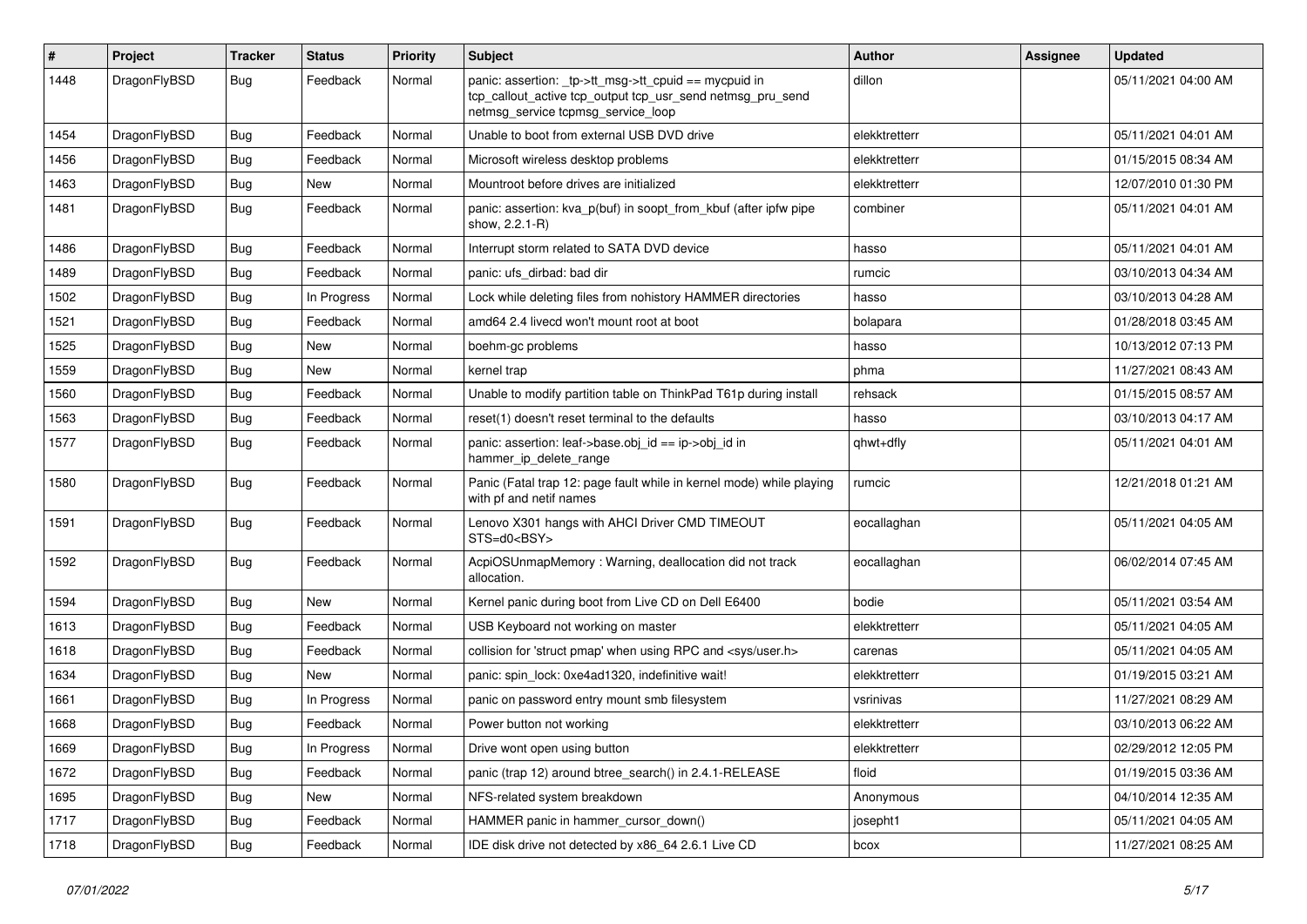| $\vert$ # | Project      | <b>Tracker</b> | <b>Status</b> | <b>Priority</b> | Subject                                                                                                                                                                                           | Author             | Assignee | <b>Updated</b>      |
|-----------|--------------|----------------|---------------|-----------------|---------------------------------------------------------------------------------------------------------------------------------------------------------------------------------------------------|--------------------|----------|---------------------|
| 1727      | DragonFlyBSD | Bug            | Feedback      | Normal          | CD boot panic (2.6.1) (usb?)                                                                                                                                                                      | kiril              |          | 05/15/2022 05:10 AM |
| 1744      | DragonFlyBSD | Bug            | In Progress   | Normal          | HAMMER fsstress panic in hammer setup child callback                                                                                                                                              | vsrinivas          |          | 05/11/2021 04:05 AM |
| 1745      | DragonFlyBSD | <b>Bug</b>     | Feedback      | Normal          | kmalloc panic                                                                                                                                                                                     | josepht            |          | 05/11/2021 04:05 AM |
| 1749      | DragonFlyBSD | Bug            | In Progress   | Normal          | HAMMER fsstress panic in hammer_flush_inode_core<br>'ip->flush_state != HAMMER_FST_FLUSH'                                                                                                         | vsrinivas          |          | 05/11/2021 04:06 AM |
| 1774      | DragonFlyBSD | <b>Bug</b>     | New           | Normal          | New IP header cleanup branch available for testing                                                                                                                                                | dillon             |          | 05/15/2022 10:59 AM |
| 1786      | DragonFlyBSD | Bug            | <b>New</b>    | Normal          | Calling NULL function pointer initiates panic loop                                                                                                                                                | sjg                |          | 10/11/2010 05:28 PM |
| 1818      | DragonFlyBSD | <b>Bug</b>     | <b>New</b>    | Normal          | panic: Bad tailq NEXT (kqueue issue ?)                                                                                                                                                            | ftigeot            |          | 05/15/2022 11:40 AM |
| 1824      | DragonFlyBSD | Bug            | Feedback      | Normal          | kernel panic, x86, 2.7.3.859.ge5104                                                                                                                                                               | akirchhoff135014   |          | 03/10/2013 07:49 AM |
| 1826      | DragonFlyBSD | Bug            | <b>New</b>    | Normal          | panic during boot: assertion so->so_port  in tcp_input                                                                                                                                            | ftigeot            |          | 05/15/2022 11:05 AM |
| 1836      | DragonFlyBSD | <b>Bug</b>     | New           | Normal          | Incorrect TCP checksum show up in tcpdump                                                                                                                                                         | robgar1            |          | 05/15/2022 11:22 AM |
| 1850      | DragonFlyBSD | Bug            | <b>New</b>    | Normal          | volume-add on hammer root fs panic                                                                                                                                                                | Johannes.Hofmann   |          | 04/18/2019 04:27 AM |
| 1860      | DragonFlyBSD | <b>Bug</b>     | Feedback      | Normal          | Panic while creating UFS fs on vn(4) for initrd                                                                                                                                                   | matthias           |          | 02/29/2012 07:16 AM |
| 1861      | DragonFlyBSD | <b>Bug</b>     | <b>New</b>    | Normal          | panic via kprintf (lockmgr called in a hard section)                                                                                                                                              | vsrinivas          |          | 10/11/2010 12:56 AM |
| 1867      | DragonFlyBSD | Bug            | <b>New</b>    | Normal          | it(4) motherboard and fan problems                                                                                                                                                                | tuxillo            |          | 07/08/2011 10:48 AM |
| 1873      | DragonFlyBSD | Bug            | <b>New</b>    | Normal          | Panic upon usb mouse detach and reattaching                                                                                                                                                       | rumcic             |          | 02/01/2011 09:53 AM |
| 1874      | DragonFlyBSD | Bug            | <b>New</b>    | Normal          | mpd listening on all IPs, accepting only on one                                                                                                                                                   | rumcic             |          | 05/08/2011 01:01 PM |
| 1877      | DragonFlyBSD | Bug            | New           | Normal          | Freeze during 1st hammer cleanup after new install                                                                                                                                                | elekktretterr      |          | 05/15/2022 11:43 AM |
| 1882      | DragonFlyBSD | Bug            | New           | Low             | Idea for handling new USB vendor/device codes                                                                                                                                                     | bmk                |          | 10/20/2010 12:15 PM |
| 1884      | DragonFlyBSD | Bug            | New           | Normal          | System completely freezes while listening music (devbuf: malloc<br>limit exceeded)                                                                                                                | shamaz             |          | 01/24/2011 05:00 PM |
| 1899      | DragonFlyBSD | Bug            | <b>New</b>    | Normal          | Keyboard doesn't work                                                                                                                                                                             | fransm             |          | 05/15/2022 03:32 PM |
| 1907      | DragonFlyBSD | <b>Bug</b>     | <b>New</b>    | Normal          | Hammer crash in hammer_flusher_flush()                                                                                                                                                            | swildner           |          | 11/11/2010 05:07 AM |
| 1913      | DragonFlyBSD | Bug            | New           | Normal          | panic: assertion: ip->flush_state != HAMMER_FST_FLUSH in<br>hammer_flush_inode_core                                                                                                               | swildner           |          | 11/20/2010 05:27 PM |
| 1916      | DragonFlyBSD | Bug            | New           | Normal          | Constant crashes on x86_64 with UFS                                                                                                                                                               | lentferj           |          | 11/21/2010 07:40 PM |
| 1917      | DragonFlyBSD | Bug            | New           | Normal          | panic: assertion: (RB_EMPTY(&ip->rec_tree) && (ip->flags &<br>HAMMER_INODE_XDIRTY) == 0)    (!RB_EMPTY(&ip->rec_tree)<br>&& (ip->flags & HAMMER_INODE_XDIRTY) != 0) in<br>hammer flush inode done | qhwt.dfly          |          | 11/24/2010 03:23 AM |
| 1920      | DragonFlyBSD | <b>Bug</b>     | New           | High            | system hangs                                                                                                                                                                                      | zhtw               |          | 11/22/2010 08:59 AM |
| 1923      | DragonFlyBSD | <b>Bug</b>     | New           | Normal          | Abysmal NFS performance with IPv6                                                                                                                                                                 | ftigeot            |          | 12/05/2010 09:34 PM |
| 1935      | DragonFlyBSD | <b>Bug</b>     | New           | Normal          | mouse does not work after switching between x and console                                                                                                                                         | shamaz             |          | 12/13/2010 10:06 AM |
| 1939      | DragonFlyBSD | <b>Bug</b>     | New           | Normal          | Panic on nightly build and stress test box                                                                                                                                                        | lentferj           |          | 12/18/2010 08:41 AM |
| 1941      | DragonFlyBSD | <b>Bug</b>     | New           | Normal          | wlan config crash                                                                                                                                                                                 | abandon.every.hope |          | 12/24/2010 07:54 PM |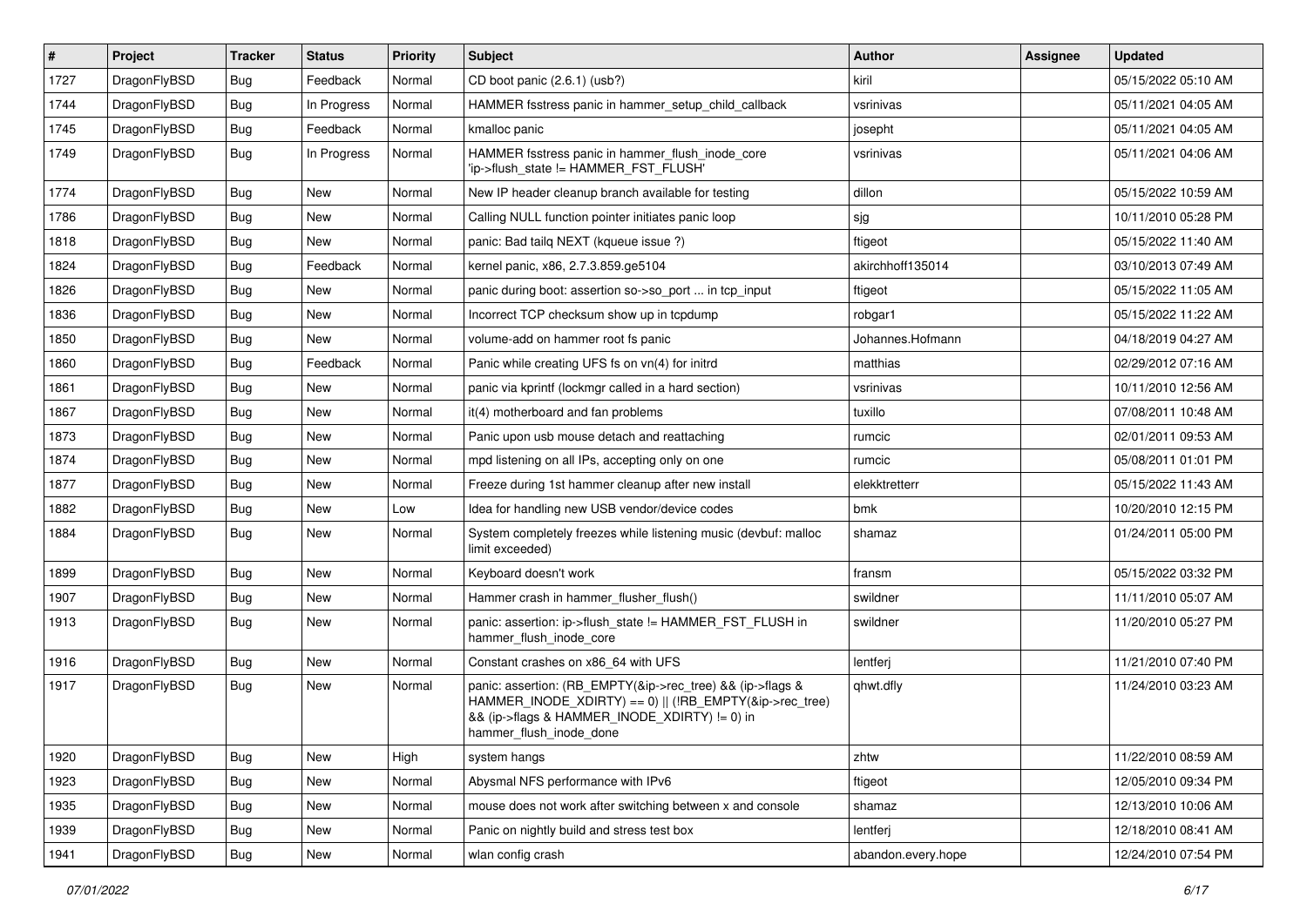| $\vert$ # | Project      | <b>Tracker</b> | <b>Status</b> | <b>Priority</b> | <b>Subject</b>                                                                             | <b>Author</b>     | Assignee | Updated             |
|-----------|--------------|----------------|---------------|-----------------|--------------------------------------------------------------------------------------------|-------------------|----------|---------------------|
| 1942      | DragonFlyBSD | Bug            | New           | Normal          | locking against myself in getcacheblk()?                                                   | qhwt.dfly         |          | 05/31/2022 02:15 PM |
| 1943      | DragonFlyBSD | Bug            | New           | Normal          | hammer assertion panic                                                                     | peter             |          | 12/27/2010 12:45 AM |
| 1944      | DragonFlyBSD | <b>Bug</b>     | <b>New</b>    | Normal          | panic: backing object 0xdea7b258 was somehow re-referenced<br>during collapse!             | sepherosa         |          | 12/27/2010 02:06 AM |
| 1947      | DragonFlyBSD | <b>Bug</b>     | <b>New</b>    | Low             | GA-880GM-UD2H (rev. 1.3) AHCI fails to detect disks at the end of<br>the RAID controller   | eocallaghan       |          | 11/27/2021 08:46 AM |
| 1949      | DragonFlyBSD | Bug            | <b>New</b>    | Normal          | iwn panic                                                                                  | pavalos           |          | 01/30/2011 03:21 AM |
| 1951      | DragonFlyBSD | <b>Bug</b>     | New           | Normal          | dma timeouts at phyaddr on a good hdd                                                      | peur.neu          |          | 01/04/2011 07:12 AM |
| 1959      | DragonFlyBSD | <b>Bug</b>     | <b>New</b>    | Normal          | DFBSD v2.9.1.422.gc98f2 - Panic during boot - IPv6 and PF                                  | tuxillo           |          | 01/13/2011 03:37 AM |
| 1961      | DragonFlyBSD | <b>Bug</b>     | <b>New</b>    | Normal          | Can't create dump from DDB                                                                 | shamaz            |          | 01/29/2011 09:02 PM |
| 1975      | DragonFlyBSD | Bug            | <b>New</b>    | Normal          | Applications seg fault in select() and poll()                                              | rumcic            |          | 05/31/2022 02:58 PM |
| 1982      | DragonFlyBSD | <b>Bug</b>     | New           | Low             | There is no linuxulator on x86-64                                                          | herrgard          |          | 05/31/2022 02:25 PM |
| 1984      | DragonFlyBSD | <b>Bug</b>     | New           | Normal          | hammer mount fails after crash - HAMMER: FIFO record bad head<br>signature                 | thomas.nikolajsen |          | 03/08/2011 06:57 PM |
| 1990      | DragonFlyBSD | <b>Bug</b>     | New           | Normal          | /mnt too large to mount                                                                    | peur.neu          |          | 02/16/2011 11:24 PM |
| 2004      | DragonFlyBSD | Bug            | New           | Normal          | LWKT WAIT IPIQ panic                                                                       | steve             |          | 03/08/2011 05:46 PM |
| 2008      | DragonFlyBSD | Bug            | New           | Normal          | lwkt setcpu remote: td->td flags 00800621 console flood                                    | pavalos           |          | 03/06/2011 09:37 PM |
| 2013      | DragonFlyBSD | Bug            | In Progress   | Normal          | oversized DMA request loop                                                                 | josepht           |          | 05/11/2021 04:06 AM |
| 2020      | DragonFlyBSD | Bug            | New           | Low             | Port brcm80211 driver from Linux to DragonFly BSD                                          | studer            |          | 03/05/2011 10:54 PM |
| 2042      | DragonFlyBSD | <b>Bug</b>     | New           | Normal          | kernel panic, when run boot0cfg                                                            | sepherosa         |          | 05/31/2022 03:01 PM |
| 2045      | DragonFlyBSD | <b>Bug</b>     | <b>New</b>    | Normal          | ral(4): Fatal trap 12: page fault while in kernel mode (two panics)                        | herrgard          |          | 11/03/2011 05:34 PM |
| 2048      | DragonFlyBSD | Bug            | <b>New</b>    | Normal          | panic: ffs_sync: rofs mod                                                                  | pavalos           |          | 04/12/2011 05:45 AM |
| 2051      | DragonFlyBSD | <b>Bug</b>     | New           | Normal          | No ipv6 lan route entry created on 2.10                                                    | ftigeot           |          | 04/21/2011 10:37 AM |
| 2052      | DragonFlyBSD | Bug            | New           | Normal          | Kernel panic: CPU APIC ID out of range                                                     | Anonymous         |          | 05/02/2011 11:06 AM |
| 2055      | DragonFlyBSD | Bug            | New           | Normal          | $ssh + IPV6 + bridge \Rightarrow connection freezes$                                       | steve             |          | 04/24/2011 07:13 PM |
| 2061      | DragonFlyBSD | Bug            | New           | Normal          | USB keyboard boot panic                                                                    | sjg               |          | 05/04/2012 12:20 AM |
| 2067      | DragonFlyBSD | <b>Bug</b>     | New           | Normal          | sound/pcm: "play interrupt timeout, channel dead"                                          | matthiasr         |          | 05/11/2021 03:55 AM |
| 2071      | DragonFlyBSD | <b>Bug</b>     | New           | High            | Panic on assertion: (int)(flg->seq - seq) > 0 in hammer_flusher_flush<br>after inode error | vsrinivas         |          | 06/12/2011 07:59 AM |
| 2072      | DragonFlyBSD | <b>Bug</b>     | <b>New</b>    | Normal          | Fatal trap 12: stopped at lwkt_send_ipiq3                                                  | rumcic            |          | 05/17/2011 04:12 AM |
| 2075      | DragonFlyBSD | <b>Bug</b>     | New           | Normal          | pflogd on x86 64                                                                           | fanch             |          | 05/16/2011 04:04 PM |
| 2077      | DragonFlyBSD | <b>Bug</b>     | <b>New</b>    | Normal          | USB devices conflicting                                                                    | srussell          |          | 05/17/2011 05:12 PM |
| 2078      | DragonFlyBSD | <b>Bug</b>     | <b>New</b>    | Normal          | DFBSD i386 v2.11.0.201.g3ed2f - Panic during installworld into a<br>vn0 device             | tuxillo           |          | 05/19/2011 07:50 PM |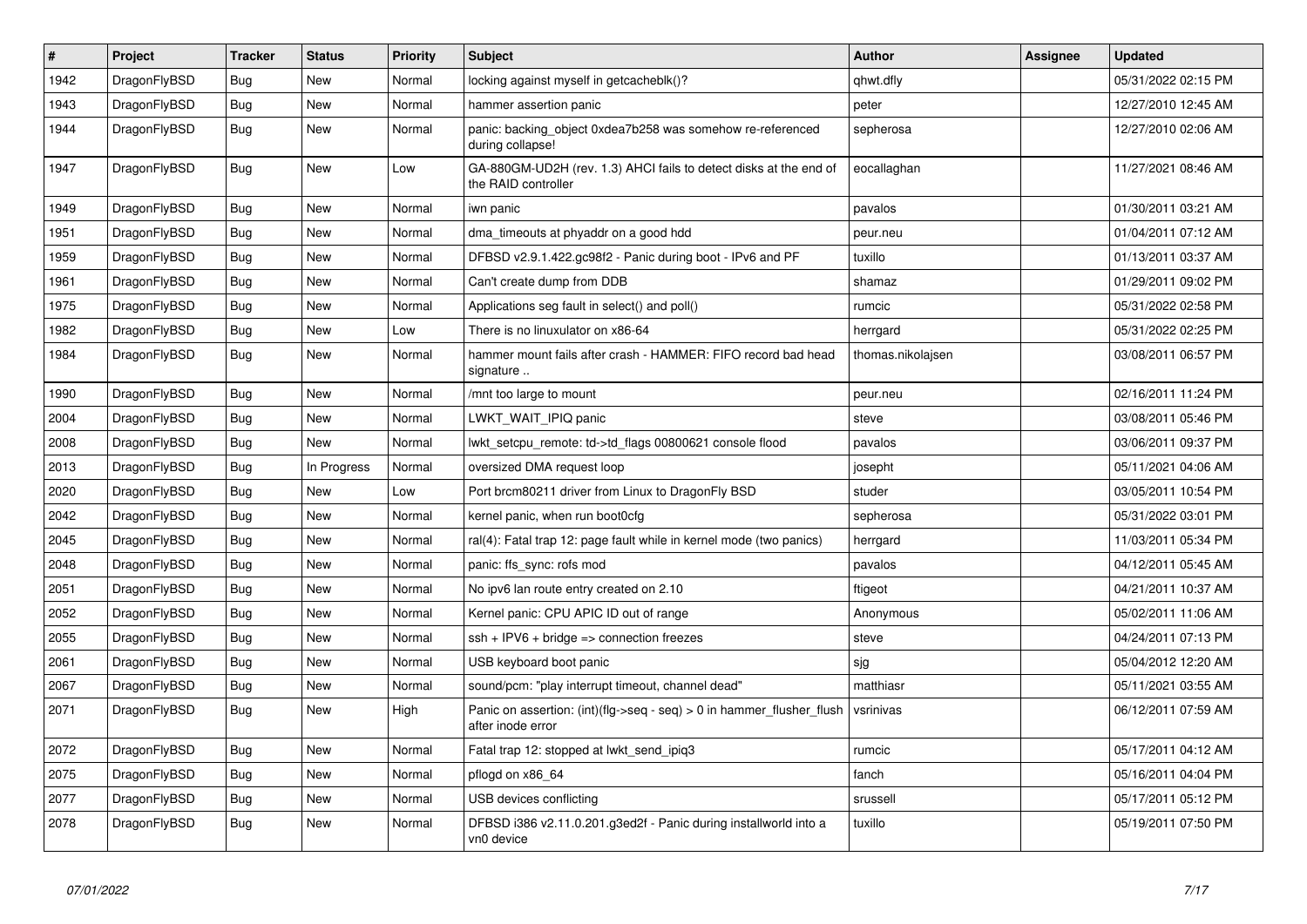| #    | Project      | <b>Tracker</b> | <b>Status</b> | <b>Priority</b> | <b>Subject</b>                                                                  | <b>Author</b> | <b>Assignee</b> | <b>Updated</b>      |
|------|--------------|----------------|---------------|-----------------|---------------------------------------------------------------------------------|---------------|-----------------|---------------------|
| 2080 | DragonFlyBSD | Bug            | New           | Normal          | panic: lockmgr thrd_sleep: called from interrupt, ipi, or hard code<br>section  | rumcic        |                 | 05/30/2011 05:06 PM |
| 2081 | DragonFlyBSD | <b>Bug</b>     | Feedback      | Normal          | Panic on device "detach" / "failure"                                            | vsrinivas     |                 | 02/29/2012 07:11 AM |
| 2082 | DragonFlyBSD | <b>Bug</b>     | <b>New</b>    | Normal          | dfbsd 2.10.1 amd64 - mc port build error with 'bmake bin-install'               | sun-doctor    |                 | 05/25/2011 07:18 PM |
| 2084 | DragonFlyBSD | <b>Bug</b>     | New           | Normal          | DFBSD v2.11.0.242.g4d317 - panic: zone: entry not free                          | tuxillo       |                 | 07/03/2012 01:23 AM |
| 2085 | DragonFlyBSD | <b>Bug</b>     | New           | Normal          | panic: assertion: (m->flags & PG_MAPPED) == 0 in<br>vm_page_free_toq            | vsrinivas     |                 | 06/10/2011 07:48 AM |
| 2090 | DragonFlyBSD | <b>Bug</b>     | Feedback      | Normal          | snd hda does not support headphone automute                                     | justin        |                 | 03/29/2012 08:03 PM |
| 2094 | DragonFlyBSD | <b>Bug</b>     | New           | Normal          | Segfault when gdb printing backtrace from core dump                             | greenrd       |                 | 06/25/2011 04:14 PM |
| 2095 | DragonFlyBSD | Bug            | New           | Low             | Running installer post-install: Unsupported DFUI transport "                    | greenrd       |                 | 06/26/2011 09:20 AM |
| 2098 | DragonFlyBSD | Submit         | New           | Normal          | [PATCH] correct ath man page example<br>(/usr/src/share/man/man4/ath.4)         | nobody        |                 | 11/15/2011 12:27 AM |
| 2099 | DragonFlyBSD | Bug            | <b>New</b>    | Normal          | page fault panic in vm system                                                   | pavalos       |                 | 07/10/2011 08:51 AM |
| 2104 | DragonFlyBSD | <b>Bug</b>     | <b>New</b>    | Normal          | network configuration seg. fault on install CD                                  | navratil      |                 | 07/26/2011 07:55 AM |
| 2107 | DragonFlyBSD | <b>Bug</b>     | New           | Normal          | 2.10.1 sata dvd drive issue                                                     | ausppc        |                 | 07/31/2011 08:41 PM |
| 2115 | DragonFlyBSD | Bug            | <b>New</b>    | Normal          | [msk] system freeze after receive some paquet                                   | bsdsx         |                 | 08/22/2011 10:22 AM |
| 2117 | DragonFlyBSD | <b>Bug</b>     | New           | High            | ACPI and/or bce(4) problem with 2.11.0.673.g0d557 on HP DL380<br>G <sub>6</sub> | pauska        |                 | 08/22/2011 10:15 AM |
| 2122 | DragonFlyBSD | Submit         | <b>New</b>    | Normal          | [Review] Fixes to the VFS layer                                                 | ftigeot       |                 | 05/31/2022 03:25 PM |
| 2123 | DragonFlyBSD | Bug            | New           | Normal          | hammer is losing files                                                          | schmir        |                 | 08/30/2011 07:56 PM |
| 2124 | DragonFlyBSD | Bug            | New           | Normal          | getty repeating too quickly on port /dev/ttyv0                                  | sgeorge.ml    |                 | 09/01/2011 04:28 AM |
| 2125 | DragonFlyBSD | <b>Bug</b>     | <b>New</b>    | Normal          | Weird garbage in dmesg                                                          | herrgard      |                 | 08/30/2011 08:04 PM |
| 2129 | DragonFlyBSD | <b>Bug</b>     | New           | Normal          | DFBSD v2.11.0.661.gf9438 i386 - panic: lockmgr thrd_sleep                       | tuxillo       |                 | 09/05/2011 09:49 AM |
| 2136 | DragonFlyBSD | <b>Bug</b>     | <b>New</b>    | Normal          | socketpair() doesn't free file descriptors on copyout failure                   | vsrinivas     |                 | 04/05/2013 09:13 AM |
| 2138 | DragonFlyBSD | Bug            | New           | Normal          | > 100% CPU usage                                                                | robin.carey1  |                 | 09/26/2011 12:20 PM |
| 2140 | DragonFlyBSD | <b>Bug</b>     | New           | High            | hammer_io_delallocate panic with 'duplicate entry' message                      | ttw           |                 | 10/07/2011 12:22 PM |
| 2141 | DragonFlyBSD | <b>Bug</b>     | <b>New</b>    | Urgent          | loader and/or documentation broken                                              | sjg           |                 | 01/20/2012 10:51 AM |
| 2153 | DragonFlyBSD | <b>Bug</b>     | New           | Normal          | Too many unuseful warnings at boot                                              | juanfra684    |                 | 10/18/2011 10:16 PM |
| 2154 | DragonFlyBSD | <b>Bug</b>     | New           | Normal          | vkernel copyout() doesn't return EFAULT on error                                | vsrinivas     |                 | 10/20/2011 03:53 AM |
| 2158 | DragonFlyBSD | <b>Bug</b>     | New           | Normal          | iwn panics with assertion on boot.                                              | eocallaghan   |                 | 10/24/2011 04:13 PM |
| 2161 | DragonFlyBSD | <b>Bug</b>     | <b>New</b>    | Normal          | Outdated xorg.conf file gets installed into etc and screws up mouse             | eocallaghan   |                 | 10/27/2011 01:51 PM |
| 2164 | DragonFlyBSD | <b>Bug</b>     | New           | Normal          | panic on reboot from usb.                                                       | eocallaghan   |                 | 10/27/2011 09:29 AM |
| 2166 | DragonFlyBSD | <b>Bug</b>     | New           | Normal          | DFBSD v2.13.0.109.g05b9d - Strange lockups                                      | tuxillo       |                 | 10/29/2011 11:20 AM |
| 2167 | DragonFlyBSD | <b>Bug</b>     | New           | Normal          | shutdown/reboot fails after uptime msg                                          | marino        |                 | 11/28/2011 03:01 AM |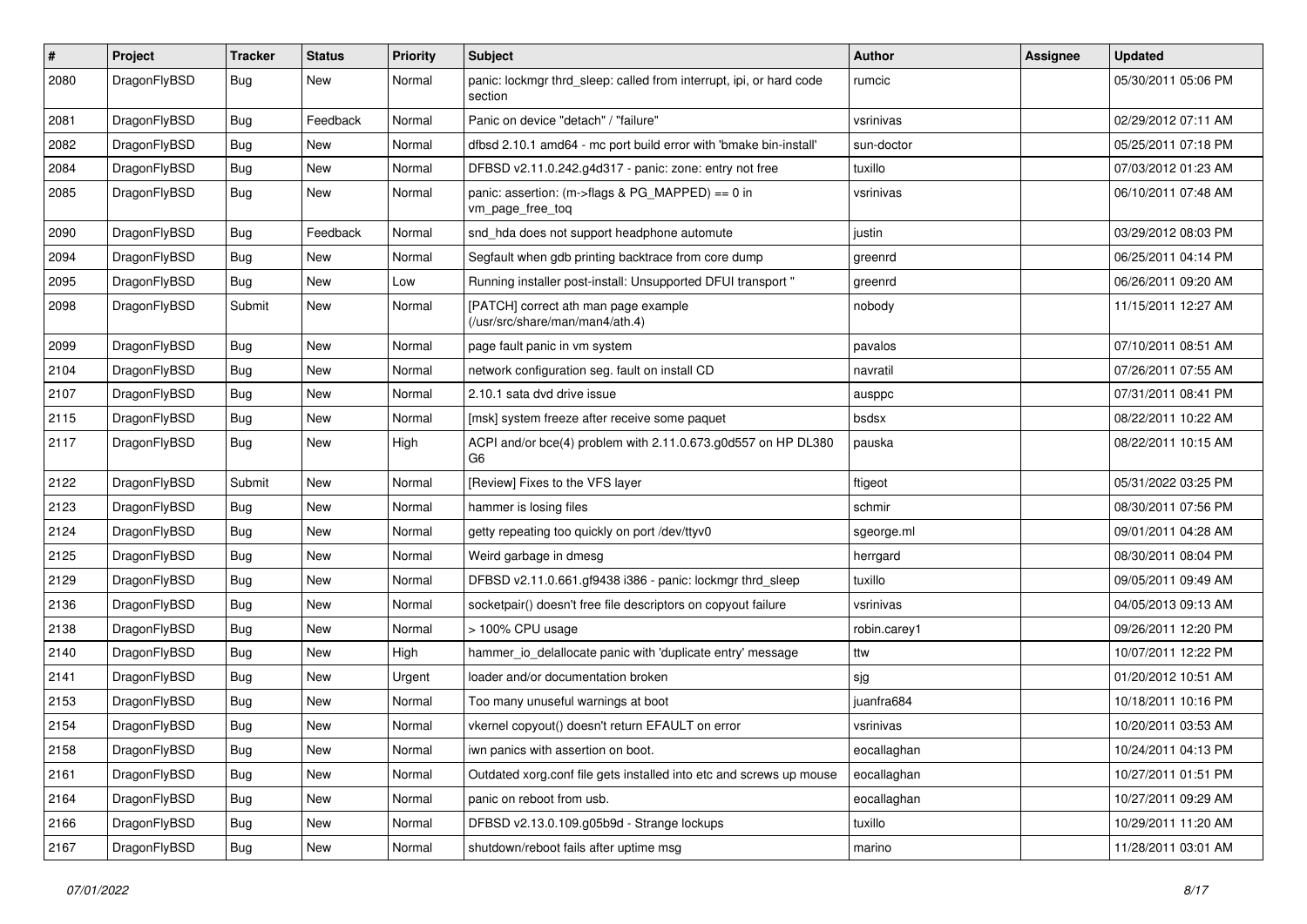| #    | Project      | <b>Tracker</b> | <b>Status</b> | <b>Priority</b> | <b>Subject</b>                                                                                             | Author            | Assignee | <b>Updated</b>      |
|------|--------------|----------------|---------------|-----------------|------------------------------------------------------------------------------------------------------------|-------------------|----------|---------------------|
| 2171 | DragonFlyBSD | Bug            | New           | Normal          | DFBSD v2.13.0.151.gdc8442 - panic: assertion "(*ptep &<br>$(PG_MANAGED PG_V)$ == PG_V"                     | tuxillo           |          | 11/04/2011 05:06 PM |
| 2182 | DragonFlyBSD | <b>Bug</b>     | <b>New</b>    | Normal          | if msk PHY FIFO underrun/overflow                                                                          | nonsolosoft       |          | 09/03/2012 06:39 AM |
| 2199 | DragonFlyBSD | Bug            | <b>New</b>    | Normal          | screen segfaults if utmpx isn't present                                                                    | pavalos           |          | 11/15/2011 10:52 PM |
| 2210 | DragonFlyBSD | <b>Bug</b>     | <b>New</b>    | Normal          | Bugtracker cannot assign default project for new users                                                     | ahuete.devel      |          | 11/17/2011 11:30 AM |
| 2224 | DragonFlyBSD | <b>Bug</b>     | New           | Normal          | v2.13.0.291.gaa7ec - Panic on fq while installing world                                                    | tuxillo           |          | 11/18/2011 01:40 AM |
| 2245 | DragonFlyBSD | Bug            | New           | Normal          | panic: assertion "ref < &td->td_toks_end" failed in lwkt_gettoken at<br>/usr/src/sys/kern/lwkt_token.c:588 | juanfra684        |          | 11/22/2011 07:41 PM |
| 2248 | DragonFlyBSD | Bug            | <b>New</b>    | Normal          | sysctl panic                                                                                               | pavalos           |          | 11/23/2011 06:23 PM |
| 2250 | DragonFlyBSD | <b>Bug</b>     | <b>New</b>    | Normal          | Kernel panic                                                                                               | adamk             |          | 11/23/2018 01:10 AM |
| 2254 | DragonFlyBSD | <b>Bug</b>     | <b>New</b>    | Normal          | panic: assertion "ref < &td->td_toks_end" failed in lwkt_gettoken at<br>/usr/src/sys/kern/lwkt_token.c:588 | eocallaghan       |          | 12/05/2011 10:21 PM |
| 2282 | DragonFlyBSD | <b>Bug</b>     | In Progress   | Normal          | gdb segfaults with certain corefiles                                                                       | tuxillo           |          | 01/18/2012 04:40 PM |
| 2283 | DragonFlyBSD | Bug            | New           | Normal          | DFBSD DragonFly v2.13.0.957.g4f459 - pmap_release: page<br>should already be gone 0xc27120bc               | tuxillo           |          | 01/23/2012 03:03 AM |
| 2287 | DragonFlyBSD | <b>Bug</b>     | New           | Normal          | HAMMER(ROOT) Illegal UNDO TAIL signature at<br>300000001967c000                                            | y0n3t4n1          |          | 11/07/2018 01:22 AM |
| 2288 | DragonFlyBSD | <b>Bug</b>     | Feedback      | Normal          | Random IO performance loss introduced since January 1st                                                    | lentferj          |          | 01/23/2013 04:21 PM |
| 2292 | DragonFlyBSD | <b>Bug</b>     | <b>New</b>    | Normal          | re interface with jumbo frames (mtu larger than 1500) hangs after<br>some traffic                          | Anonymous         |          | 01/31/2012 12:11 AM |
| 2296 | DragonFlyBSD | <b>Bug</b>     | In Progress   | High            | panic: assertion "m->wire count > 0" failed                                                                | thomas.nikolajsen |          | 08/30/2012 06:09 AM |
| 2297 | DragonFlyBSD | <b>Bug</b>     | New           | Normal          | strange NFS (client) error messages / problems                                                             | Anonymous         |          | 02/19/2012 02:59 PM |
| 2306 | DragonFlyBSD | Bug            | <b>New</b>    | Normal          | a crash starts the kernel debugger in text mode, but just reboots in X                                     | phma              |          | 02/11/2012 08:02 PM |
| 2308 | DragonFlyBSD | <b>Bug</b>     | New           | Normal          | System freeze when unloading snd_hda                                                                       | jaydg             |          | 02/19/2012 07:15 AM |
| 2311 | DragonFlyBSD | Bug            | <b>New</b>    | Normal          | Xorg crash having something to do with drm                                                                 | phma              |          | 02/22/2012 09:59 AM |
| 2316 | DragonFlyBSD | <b>Bug</b>     | New           | Normal          | Ungraceful invalid password handling for adding a new user in the<br>installer                             | rune              |          | 04/27/2012 11:23 PM |
| 2319 | DragonFlyBSD | Bug            | <b>New</b>    | Normal          | crypt/passwd forward compat                                                                                | c.turner1         |          | 02/28/2012 12:39 PM |
| 2324 | DragonFlyBSD | Bug            | <b>New</b>    | Normal          | natacotrol support > 2TB not working even after the ftigeot patch                                          | zenny             |          | 03/03/2012 01:00 AM |
| 2329 | DragonFlyBSD | <b>Bug</b>     | New           | Normal          | ibm x3550 & acpi                                                                                           | ano               |          | 06/03/2014 11:37 AM |
| 2331 | DragonFlyBSD | <b>Bug</b>     | New           | Normal          | reading mouse mode from unopen file descriptor hangs mouse<br>driver                                       | phma              |          | 03/14/2012 09:43 AM |
| 2345 | DragonFlyBSD | <b>Bug</b>     | In Progress   | Normal          | DFBSD v3.1.0.457.gd679f - NFS panic on diskless station                                                    | tuxillo           |          | 04/07/2012 05:22 PM |
| 2347 | DragonFlyBSD | Bug            | Feedback      | High            | Hammer PFSes destroy does not give back full space allocated to<br><b>PFS</b>                              | sgeorge           |          | 07/19/2012 01:11 AM |
| 2351 | DragonFlyBSD | Bug            | In Progress   | Normal          | DFBSD v3.1.0.579.g44ccf - Stuck during startup, random freezes                                             | tuxillo           |          | 04/24/2012 08:21 AM |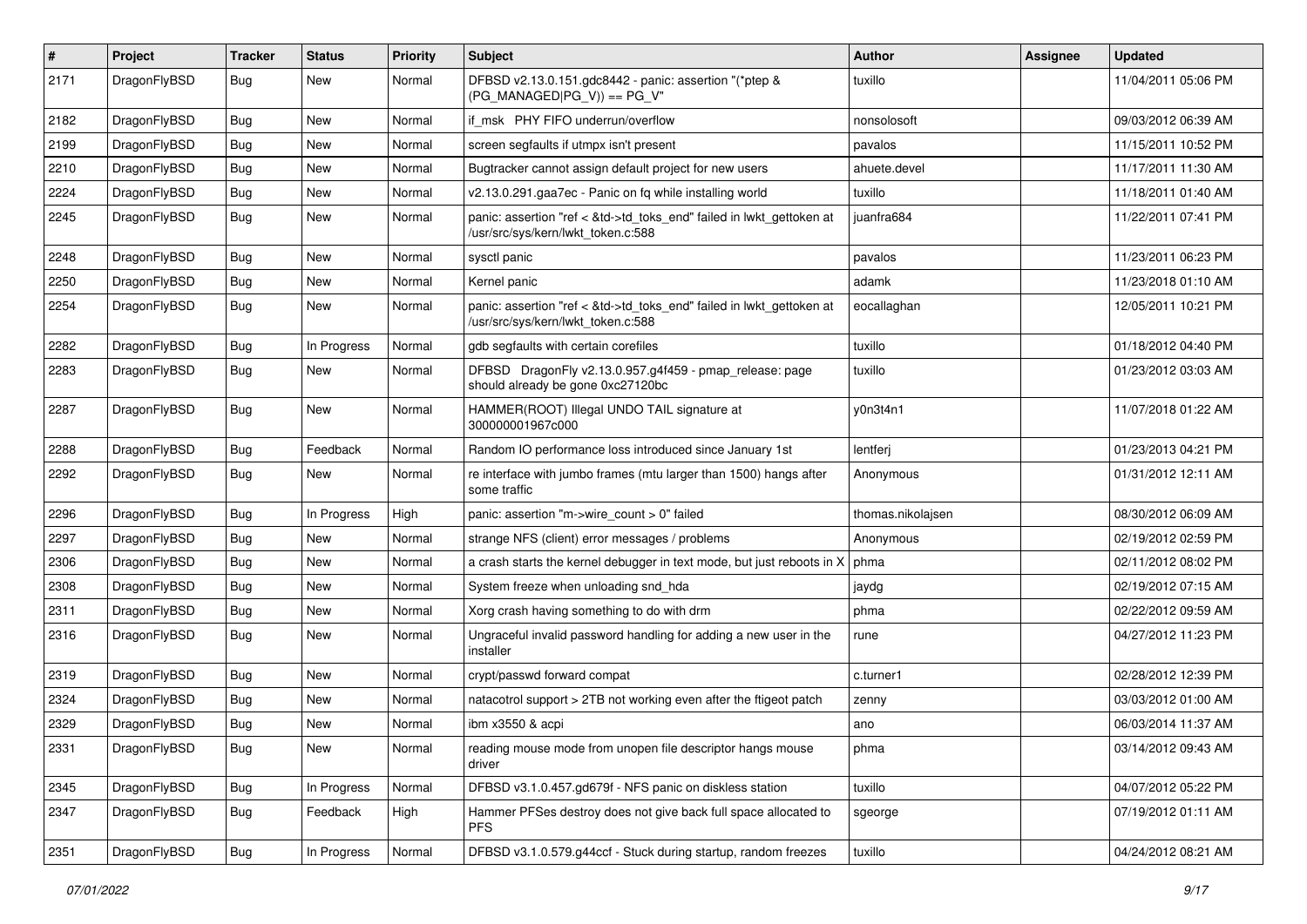| $\pmb{\#}$ | Project      | <b>Tracker</b> | <b>Status</b> | <b>Priority</b> | Subject                                                                                                                      | Author            | Assignee | <b>Updated</b>      |
|------------|--------------|----------------|---------------|-----------------|------------------------------------------------------------------------------------------------------------------------------|-------------------|----------|---------------------|
| 2360       | DragonFlyBSD | Bug            | In Progress   | Normal          | Wishlist: virtio driver import                                                                                               | vsrinivas         |          | 06/04/2022 04:16 AM |
| 2369       | DragonFlyBSD | Bug            | New           | Normal          | panic: Bad link elm 0xffffffe07edf6068 next->prev != elm                                                                     | jaydg             |          | 08/15/2012 03:04 AM |
| 2371       | DragonFlyBSD | <b>Bug</b>     | New           | Normal          | Timezone problem with America/Sao_Paulo                                                                                      | raitech           |          | 05/17/2012 01:42 PM |
| 2387       | DragonFlyBSD | Bug            | <b>New</b>    | Normal          | hammer ignores -t during dedup                                                                                               | phma              |          | 06/17/2012 12:30 PM |
| 2389       | DragonFlyBSD | <b>Bug</b>     | New           | Normal          | computer crashed while listing processes                                                                                     | phma              |          | 06/18/2012 02:49 PM |
| 2396       | DragonFlyBSD | Bug            | Feedback      | High            | Latest 3.1 development version core dumps while destroying master<br><b>PFS</b>                                              | sgeorge           |          | 01/23/2013 04:10 PM |
| 2403       | DragonFlyBSD | Bug            | New           | Low             | newfs -E doesn't handle /dev/serno device names properly                                                                     | ftigeot           |          | 08/17/2012 05:07 AM |
| 2412       | DragonFlyBSD | Bug            | New           | Normal          | wlan0 fails to get address via dhclient                                                                                      | nonsolosoft       |          | 08/30/2012 05:55 AM |
| 2414       | DragonFlyBSD | Bug            | In Progress   | Normal          | Lenovo S10 acpi freeze (not new)                                                                                             | davshao           |          | 05/11/2021 04:13 AM |
| 2421       | DragonFlyBSD | <b>Bug</b>     | New           | High            | Kernel panic: vm_fault: page 0xc0f70000 not busy!                                                                            | lentferj          |          | 10/03/2012 08:16 AM |
| 2423       | DragonFlyBSD | Bug            | <b>New</b>    | Urgent          | After multiple panics/locks, hitting KKASSERT in<br>hammer init cursor                                                       | rumcic            |          | 09/18/2012 02:28 AM |
| 2430       | DragonFlyBSD | Bug            | <b>New</b>    | Normal          | Alternate Password Hash method                                                                                               | robin.carey1      |          | 10/07/2012 06:28 AM |
| 2434       | DragonFlyBSD | <b>Bug</b>     | New           | Normal          | BTX Halted - Boot fails on USB/GUI                                                                                           | lucmv             |          | 10/17/2012 08:12 PM |
| 2436       | DragonFlyBSD | Bug            | New           | Normal          | panic: assertion "lp->lwp_qcpu == dd->cpuid" failed in<br>dfly_acquire_curproc                                               | thomas.nikolajsen |          | 01/23/2013 11:07 AM |
| 2444       | DragonFlyBSD | Bug            | <b>New</b>    | Normal          | Crash during Hammer overnight cleanup                                                                                        | justin            |          | 11/04/2012 07:58 AM |
| 2453       | DragonFlyBSD | <b>Bug</b>     | New           | Normal          | panic: assertion "gd->gd spinlocks == $0$ " failed                                                                           | Johannes.Hofmann  |          | 11/12/2012 12:54 PM |
| 2459       | DragonFlyBSD | Bug            | Feedback      | Normal          | apic problems with HP Probook 4510s                                                                                          | thowe             |          | 11/27/2021 08:22 AM |
| 2473       | DragonFlyBSD | Bug            | New           | Normal          | Kernel crash when trying to up the wpi0 device (Dfly<br>v3.3.0.758.g47388-DEVELOPMENT)                                       | tomaz             |          | 02/24/2014 08:50 AM |
| 2489       | DragonFlyBSD | <b>Bug</b>     | <b>New</b>    | Normal          | nmalloc doesn't cache VA for allocations > 8KB                                                                               | vsrinivas         |          | 06/10/2014 05:51 AM |
| 2490       | DragonFlyBSD | <b>Bug</b>     | New           | Normal          | nmalloc should color addresses to avoid cache bank conflictsw                                                                | vsrinivas         |          | 06/10/2014 05:51 AM |
| 2493       | DragonFlyBSD | Bug            | <b>New</b>    | Normal          | vidcontrol: invalid video mode name                                                                                          | Svarov            |          | 01/24/2013 09:55 AM |
| 2495       | DragonFlyBSD | Bug            | New           | High            | DFBSD v3.3.0.960.g553fe7 - ocnt != 0" failed in<br>prop_object_release                                                       | tuxillo           |          | 05/31/2022 04:08 PM |
| 2498       | DragonFlyBSD | Bug            | New           | Normal          | DFBSD v3.2.2-RELEASE - LIST_FIRST(&bp->b_dep) == NULL"<br>failed in vfs_vmio_release                                         | tuxillo           |          | 05/31/2022 04:09 PM |
| 2499       | DragonFlyBSD | Bug            | In Progress   | Urgent          | DRAGONFLY 3 2 lockd not responding correctly                                                                                 | Nerzhul           |          | 01/22/2013 12:47 PM |
| 2509       | DragonFlyBSD | <b>Bug</b>     | New           | Normal          | Redefinition of DIRBLKSIZ in restore(8)                                                                                      | swildner          |          | 06/04/2022 04:40 AM |
| 2520       | DragonFlyBSD | <b>Bug</b>     | New           | Normal          | panic: assertion "IS_SERIALIZED((ifp->if_serializer))" failed in<br>if_default_serialize_assert at /usr/src/sys/net/if.c:437 | ano               |          | 03/09/2013 12:14 AM |
| 2526       | DragonFlyBSD | <b>Bug</b>     | New           | Normal          | hammer cleanup doesn't run on first day of DST                                                                               | pavalos           |          | 10/18/2016 05:28 PM |
| 2529       | DragonFlyBSD | <b>Bug</b>     | New           | Low             | Sundance network adapter is not detected and attached                                                                        | kworr             |          | 03/25/2013 02:29 AM |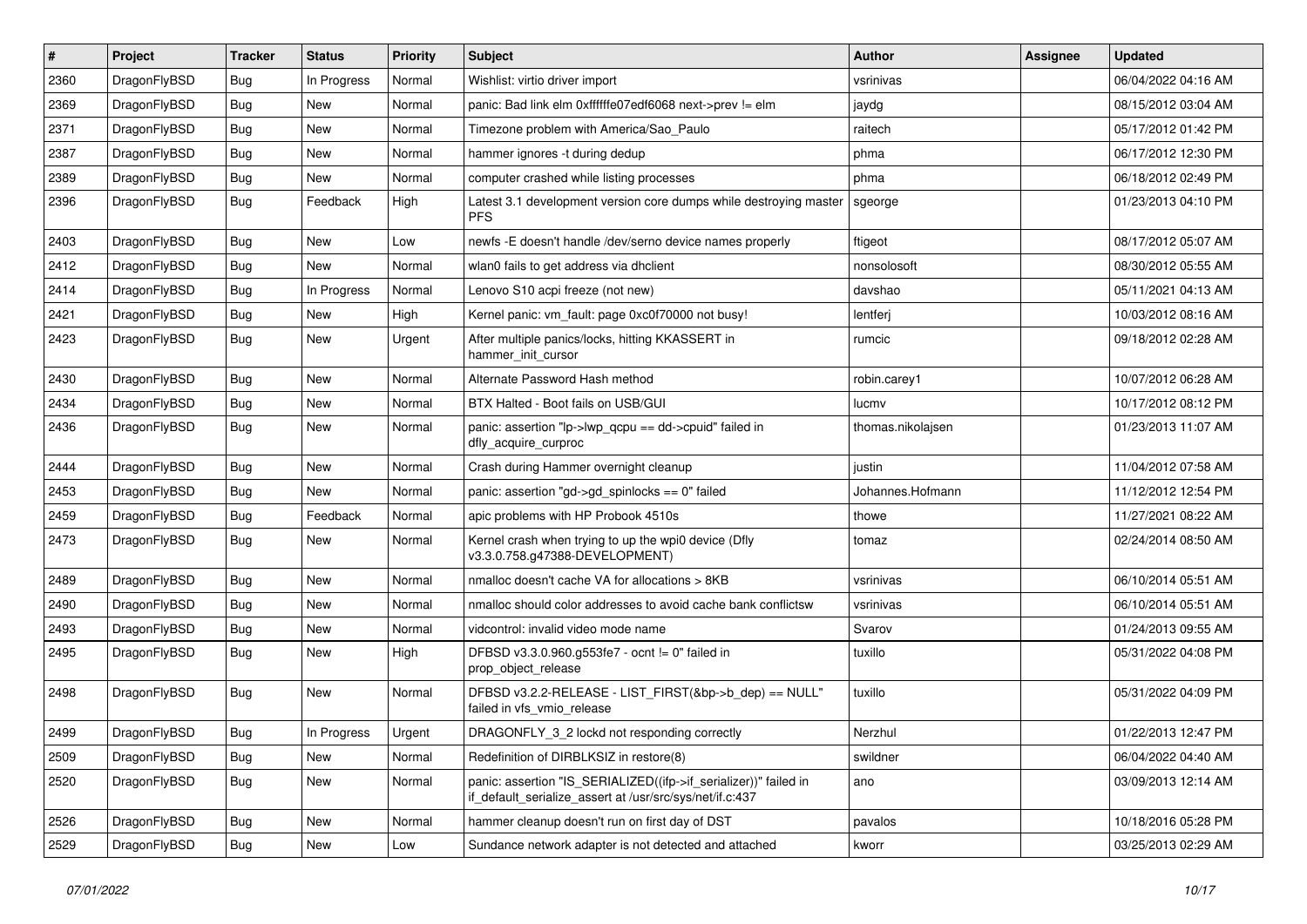| $\sharp$ | Project      | <b>Tracker</b> | <b>Status</b> | <b>Priority</b> | Subject                                                                                                        | <b>Author</b>     | Assignee | <b>Updated</b>      |
|----------|--------------|----------------|---------------|-----------------|----------------------------------------------------------------------------------------------------------------|-------------------|----------|---------------------|
| 2531     | DragonFlyBSD | Bug            | New           | Normal          | camcontrol fails to disable APM                                                                                | m.lombardi85      |          | 03/23/2013 12:28 PM |
| 2535     | DragonFlyBSD | Bug            | New           | Normal          | Imap processes apparentlt blocked on disk I/O                                                                  | ftigeot           |          | 04/02/2013 09:31 AM |
| 2544     | DragonFlyBSD | Bug            | <b>New</b>    | Normal          | live DVD system boot (menu option 1) caused db> prompt on<br>PE1950                                            | estrabd           |          | 05/11/2021 03:54 AM |
| 2547     | DragonFlyBSD | Bug            | <b>New</b>    | High            | crashed while doing a dry run of pkg_rolling-replace                                                           | phma              |          | 04/18/2013 10:40 PM |
| 2552     | DragonFlyBSD | Bug            | New           | Low             | hammer recovery should indicate progress                                                                       | phma              |          | 05/03/2013 12:13 AM |
| 2556     | DragonFlyBSD | Bug            | Feedback      | Normal          | DragonFly v3.5.0.81.gd3479 - Process signal weirdness                                                          | tuxillo           |          | 12/17/2013 03:48 PM |
| 2557     | DragonFlyBSD | Bug            | <b>New</b>    | Normal          | stock 3.4.1 kernel halts during booting if dm and dm_target_crypt<br>are loaded and RAID controller is present | phma              |          | 05/12/2013 10:38 PM |
| 2565     | DragonFlyBSD | Bug            | New           | Normal          | "ifconfig ix0 up" panic                                                                                        | Itpig402a         |          | 06/03/2013 05:46 AM |
| 2568     | DragonFlyBSD | Bug            | <b>New</b>    | Normal          | AHCI panic                                                                                                     | josepht           |          | 06/07/2013 05:52 PM |
| 2569     | DragonFlyBSD | Bug            | <b>New</b>    | Normal          | ctime NFS                                                                                                      | ferney            |          | 08/11/2013 04:35 AM |
| 2586     | DragonFlyBSD | Bug            | <b>New</b>    | Normal          | pf: "modulate" state seems problematic                                                                         | srussell          |          | 09/25/2013 07:36 PM |
| 2587     | DragonFlyBSD | Bug            | New           | Normal          | SATA DVD writer not detected by DragonFly                                                                      | srussell          |          | 09/04/2020 08:55 AM |
| 2595     | DragonFlyBSD | Bug            | New           | Normal          | DragonFly 3.4.3 crashes on SUN Blade X6250 with Qlogic ISP 2432<br>FC card                                     | Turvamies         |          | 10/07/2013 11:53 AM |
| 2598     | DragonFlyBSD | Bug            | <b>New</b>    | Normal          | i386 via USB Booting                                                                                           | mbzadegan         |          | 10/21/2013 02:28 AM |
| 2604     | DragonFlyBSD | Bug            | <b>New</b>    | Normal          | dell laptop does not boot with LATEST                                                                          | isenmann          |          | 11/20/2013 02:07 AM |
| 2609     | DragonFlyBSD | Bug            | <b>New</b>    | Normal          | master: panic: assertion<br>"LWKT_TOKEN_HELD_ANY(vm_object_token(object))" failed in<br>swp_pager_lookup       | thomas.nikolajsen |          | 11/28/2013 11:36 AM |
| 2611     | DragonFlyBSD | <b>Bug</b>     | New           | Normal          | Change in IP address results in network not working                                                            | phma              |          | 12/05/2013 07:55 PM |
| 2617     | DragonFlyBSD | <b>Bug</b>     | Feedback      | Normal          | Possible issue with wireless mouse on 3.6 release                                                              | FilippoMo         |          | 01/14/2015 03:42 PM |
| 2618     | DragonFlyBSD | <b>Bug</b>     | New           | Normal          | mouse problem on RELEASE-3 6 0                                                                                 | FilippoMo         |          | 12/20/2013 03:26 AM |
| 2619     | DragonFlyBSD | <b>Bug</b>     | <b>New</b>    | Normal          | DragonFly 3.6 can't be installed on a 6TB volume                                                               | ftigeot           |          | 02/23/2014 11:55 PM |
| 2620     | DragonFlyBSD | <b>Bug</b>     | <b>New</b>    | Normal          | moused problem                                                                                                 | FilippoMo         |          | 12/20/2013 10:32 AM |
| 2621     | DragonFlyBSD | <b>Bug</b>     | New           | Normal          | core dump using cdrom                                                                                          | nonsolosoft       |          | 12/27/2013 12:43 AM |
| 2622     | DragonFlyBSD | <b>Bug</b>     | <b>New</b>    | Normal          | VAIO FIT15E fn keys support                                                                                    | nonsolosoft       |          | 12/31/2013 01:31 AM |
| 2626     | DragonFlyBSD | <b>Bug</b>     | New           | Normal          | iwn driver drops with error: "firmware error 'iwn_intr: fatal firmware<br>error""                              | rodyaj            |          | 01/09/2014 05:50 AM |
| 2629     | DragonFlyBSD | <b>Bug</b>     | New           | Normal          | Replace gcc44 with llvm34, clang34, and libc++                                                                 | tuxillo           |          | 06/02/2014 02:30 PM |
| 2630     | DragonFlyBSD | <b>Bug</b>     | New           | Normal          | Bring in latest iconv fixes from FreeBSD10 as well as csmapper<br>updates                                      | tuxillo           |          | 05/11/2021 03:54 AM |
| 2631     | DragonFlyBSD | Bug            | In Progress   | Low             | Verify library versioning current with full package build and switch it<br>on (after publishing packages)      | tuxillo           |          | 05/11/2021 04:06 AM |
| 2636     | DragonFlyBSD | Bug            | Feedback      | Low             | Add -x flag to iostat (a la solaris)                                                                           | tuxillo           |          | 05/11/2021 04:07 AM |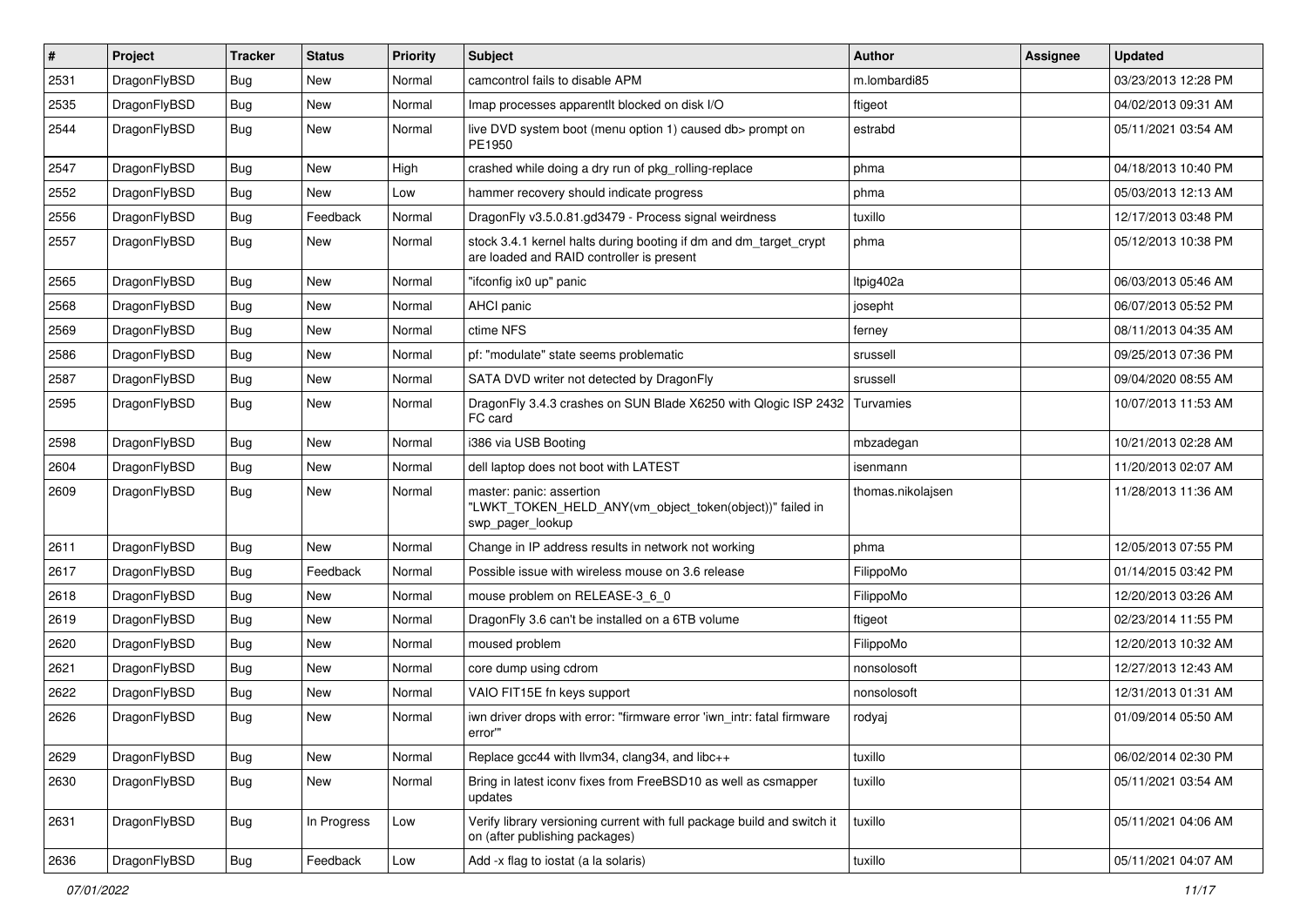| #    | Project      | <b>Tracker</b> | <b>Status</b> | <b>Priority</b> | Subject                                                                                          | Author           | Assignee | <b>Updated</b>      |
|------|--------------|----------------|---------------|-----------------|--------------------------------------------------------------------------------------------------|------------------|----------|---------------------|
| 2638 | DragonFlyBSD | Bug            | Feedback      | High            | Fix machdep.pmap_mmu_optimize                                                                    | tuxillo          |          | 05/11/2021 04:07 AM |
| 2641 | DragonFlyBSD | Bug            | New           | Normal          | Panic when loading natapci as module                                                             | tuxillo          |          | 05/11/2021 03:54 AM |
| 2644 | DragonFlyBSD | <b>Bug</b>     | Feedback      | Normal          | 3.6.0-REL trap 9 on boot                                                                         | memmerto         |          | 11/27/2021 08:08 AM |
| 2645 | DragonFlyBSD | Bug            | <b>New</b>    | Normal          | panic with dsched fq and ioprio                                                                  | jyoung15         |          | 02/20/2014 07:29 AM |
| 2647 | DragonFlyBSD | <b>Bug</b>     | <b>New</b>    | Normal          | HAMMER panic on 3.6.0                                                                            | tuxillo          |          | 05/11/2021 03:54 AM |
| 2652 | DragonFlyBSD | Bug            | New           | Normal          | 189a0ff3761b47  ix: Implement MSI-X support locks up Lenovo<br>S10 Intel Atom n270               | davshao          |          | 05/14/2014 01:55 AM |
| 2657 | DragonFlyBSD | <b>Bug</b>     | <b>New</b>    | High            | Needs acl to migrate our servers                                                                 | ferney           |          | 03/31/2014 11:37 AM |
| 2674 | DragonFlyBSD | Bug            | <b>New</b>    | Normal          | <b>GPT Support</b>                                                                               | ftigeot          |          | 12/28/2015 02:54 PM |
| 2675 | DragonFlyBSD | <b>Bug</b>     | <b>New</b>    | Low             | Ultimate N WiFi Link 5300 get iwn intr: fatal firmware error on 5GHz                             | revuwa           |          | 05/11/2021 04:07 AM |
| 2680 | DragonFlyBSD | <b>Bug</b>     | New           | Low             | boot0cfg update makes box unbootable                                                             | herrgard         |          | 06/10/2014 06:02 AM |
| 2687 | DragonFlyBSD | Bug            | <b>New</b>    | Normal          | natacontrol software RAID in installer                                                           | csmelosky        |          | 06/22/2014 12:03 PM |
| 2688 | DragonFlyBSD | Bug            | New           | Normal          | 67613368bdda7 Fix wrong checks for U4B presence Asrock Z77M<br>difficulty detecting USB keyboard | davshao          |          | 06/28/2014 07:08 PM |
| 2708 | DragonFlyBSD | Bug            | <b>New</b>    | Normal          | unable to send TCP nor UDP on age(4) interface                                                   | dermiste         |          | 05/11/2021 03:54 AM |
| 2712 | DragonFlyBSD | <b>Bug</b>     | New           | Normal          | connect(2) returns EINVAL when retrying after ECONNREFUSED                                       | jorisgio         |          | 08/14/2014 05:31 PM |
| 2731 | DragonFlyBSD | Bug            | In Progress   | Normal          | Screen full of random colors when starting Xorg with Intel Haswell<br>HD Graphics P4600          | jkatzmaier       |          | 11/12/2014 04:08 PM |
| 2735 | DragonFlyBSD | <b>Bug</b>     | New           | Urgent          | iwn panics SYSSASSERT                                                                            | cnb              |          | 05/11/2021 03:55 AM |
| 2736 | DragonFlyBSD | Bug            | <b>New</b>    | High            | kernel panics on acpi_timer_probe function                                                       | cnb              |          | 05/11/2021 03:55 AM |
| 2738 | DragonFlyBSD | Bug            | New           | Normal          | Hammer: Strange behavior when trying to recover old version of<br>moved file                     | roland           |          | 11/20/2014 08:02 AM |
| 2788 | DragonFlyBSD | Bug            | <b>New</b>    | Normal          | ioctl GSLICEINFO: Not working for vnode slice                                                    | mneumann         |          | 02/12/2015 07:49 AM |
| 2790 | DragonFlyBSD | Submit         | <b>New</b>    | Low             | filedesc softrefs increment code factoring                                                       | dclink           |          | 02/21/2015 04:00 AM |
| 2797 | DragonFlyBSD | Bug            | In Progress   | Low             | vkernels with & without machdep.pmap_mmu_optimize                                                | yellowrabbit2010 |          | 11/27/2021 08:06 AM |
| 2799 | DragonFlyBSD | Bug            | <b>New</b>    | Normal          | Fatal trap 12 caused by moused(8) -p /dev/cual0                                                  | opvalues         |          | 03/04/2015 11:01 PM |
| 2802 | DragonFlyBSD | <b>Bug</b>     | New           | Normal          | USB Wifi urtwn0 crash from cd boot                                                               | opvalues         |          | 03/10/2015 01:07 AM |
| 2803 | DragonFlyBSD | <b>Bug</b>     | <b>New</b>    | Normal          | HAMMER: Warning: UNDO area too small!                                                            | ftigeot          |          | 03/11/2015 03:42 PM |
| 2806 | DragonFlyBSD | <b>Bug</b>     | New           | Normal          | failed to configure a link-local address on ath $0$ (errno = 22)                                 | Chingyuan        |          | 05/25/2021 01:00 AM |
| 2808 | DragonFlyBSD | <b>Bug</b>     | New           | Normal          | X freeze by switching between X and VT - results in black screen                                 | lukesky333       |          | 05/11/2021 03:55 AM |
| 2809 | DragonFlyBSD | <b>Bug</b>     | New           | Normal          | hammer mirror-stream                                                                             | masu             |          | 04/10/2015 12:33 AM |
| 2812 | DragonFlyBSD | <b>Bug</b>     | New           | Normal          | Panic on Intel DE3815TYKHE                                                                       | tmorp            |          | 05/14/2015 03:14 PM |
| 2816 | DragonFlyBSD | <b>Bug</b>     | New           | Normal          | A multitasking process being debugged can get stuck                                              | phma             |          | 05/19/2015 03:57 AM |
| 2820 | DragonFlyBSD | <b>Bug</b>     | New           | Normal          | TP-Link USB Wi-Fi adapter cannot be reattached to the system                                     | shamaz           |          | 05/22/2015 09:45 PM |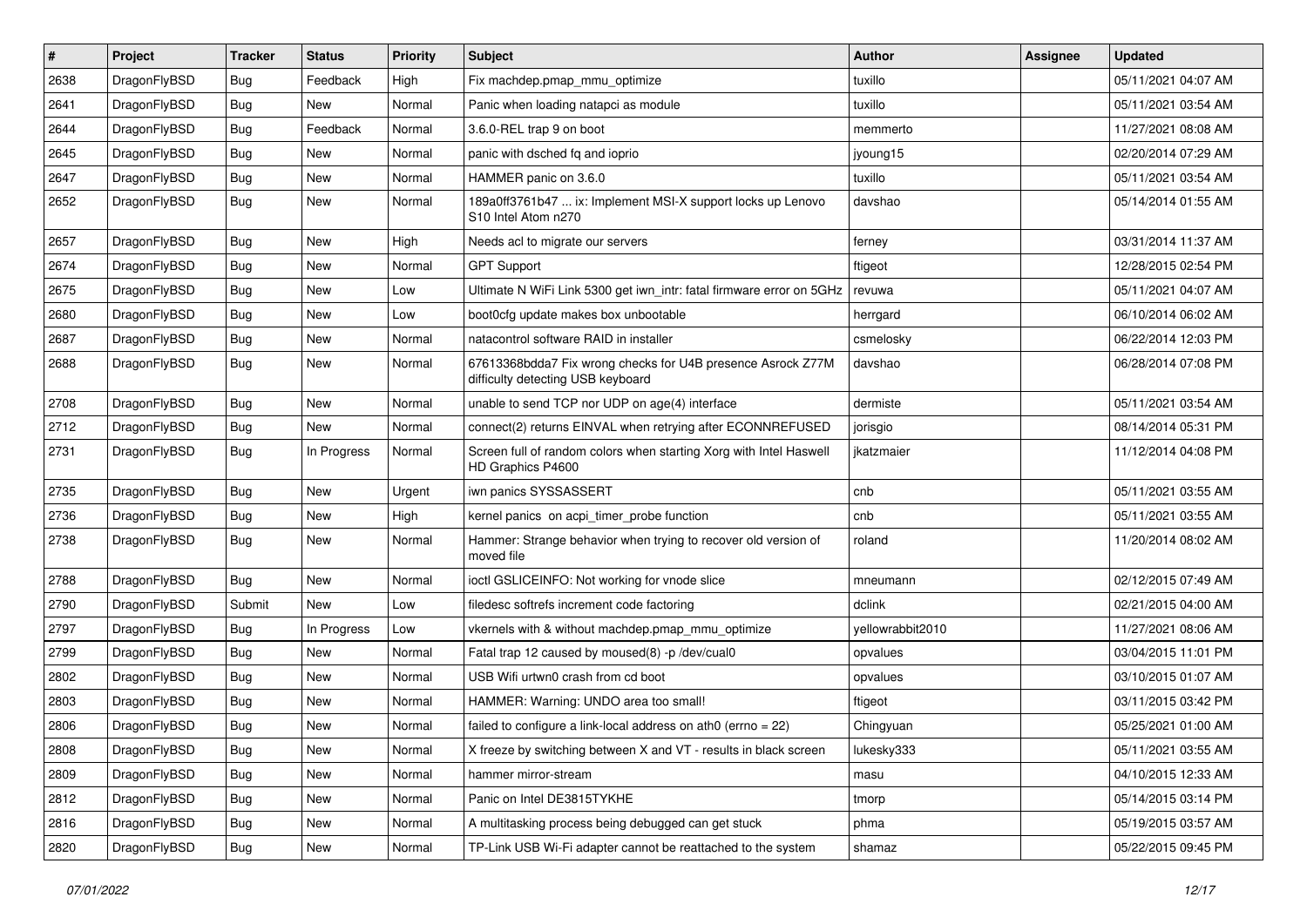| #    | Project      | <b>Tracker</b> | <b>Status</b> | <b>Priority</b> | Subject                                                                                                              | <b>Author</b>    | Assignee | <b>Updated</b>      |
|------|--------------|----------------|---------------|-----------------|----------------------------------------------------------------------------------------------------------------------|------------------|----------|---------------------|
| 2835 | DragonFlyBSD | Bug            | New           | Normal          | /usr/include/c++/5.0/bits/c++locale.h likes<br>POSIX_C_SOURCE>=200809                                                | davshao          |          | 11/18/2015 03:40 AM |
| 2840 | DragonFlyBSD | <b>Bug</b>     | New           | Normal          | wrong voltage is reported                                                                                            | yellowrabbit2010 |          | 09/11/2015 06:09 PM |
| 2852 | DragonFlyBSD | <b>Bug</b>     | <b>New</b>    | Normal          | Hammer File System - hangs on undo during system boot / mount -<br>will not recover on DragonFlyBSD newer than 3.6.0 | abale            |          | 05/11/2021 04:07 AM |
| 2857 | DragonFlyBSD | <b>Bug</b>     | New           | Normal          | hammer stalls via bitcoin-qt                                                                                         | tkusumi          |          | 11/30/2015 06:52 AM |
| 2858 | DragonFlyBSD | <b>Bug</b>     | New           | Low             | Installer "Local or UTC" question should have "No" selected by<br>default.                                           | cgag             |          | 12/02/2015 01:18 PM |
| 2859 | DragonFlyBSD | <b>Bug</b>     | New           | Low             | Installer configuration menu always highlights "Select timezone", no<br>matter which step was last completed.        | cgag             |          | 12/02/2015 01:54 PM |
| 2863 | DragonFlyBSD | <b>Bug</b>     | New           | Normal          | HAMMER synch tid is zero                                                                                             | shamaz           |          | 12/12/2015 11:24 PM |
| 2874 | DragonFlyBSD | <b>Bug</b>     | New           | Normal          | make world DESTDIR=/emptydir fails                                                                                   | pascii           |          | 12/25/2015 07:04 AM |
| 2877 | DragonFlyBSD | Bug            | New           | Low             | sed fails when working with UTF-8 locale and non-UTF symbols                                                         | arcade@b1t.name  |          | 12/30/2015 11:20 AM |
| 2878 | DragonFlyBSD | <b>Bug</b>     | New           | Low             | [fix] CCVER problem when using clang and cpu extensions<br>(intrinsics)                                              | arcade@b1t.name  |          | 06/24/2016 04:25 AM |
| 2881 | DragonFlyBSD | <b>Bug</b>     | New           | Normal          | Pulseaudio hangs/resets system when starting X11                                                                     | mneumann         |          | 01/09/2016 03:08 AM |
| 2882 | DragonFlyBSD | <b>Bug</b>     | <b>New</b>    | Low             | bridge sends packets from individual interfaces                                                                      | arcade@b1t.name  |          | 01/09/2016 12:43 PM |
| 2886 | DragonFlyBSD | Bug            | New           | Normal          | dragonfly mail agent: sending a testmail causes high system load                                                     | worf             |          | 02/05/2016 05:53 AM |
| 2887 | DragonFlyBSD | <b>Bug</b>     | <b>New</b>    | Low             | Missing extattr_namespace_to_string and<br>extattr_string_to_namespace functions                                     | rubenk           |          | 02/06/2016 05:09 AM |
| 2890 | DragonFlyBSD | Bug            | <b>New</b>    | Normal          | not able to boot usb installer on Toshiba Chromebook 2                                                               | johnnywhishbone  |          | 02/22/2016 03:42 AM |
| 2891 | DragonFlyBSD | <b>Bug</b>     | New           | Normal          | Kernel panic in IEEE802.11 related code                                                                              | shamaz           |          | 05/29/2016 05:49 PM |
| 2892 | DragonFlyBSD | <b>Bug</b>     | New           | Normal          | swap_pager:indefinite wait bufferf error                                                                             | <b>Ihmwzy</b>    |          | 02/21/2016 10:32 PM |
| 2898 | DragonFlyBSD | <b>Bug</b>     | <b>New</b>    | Normal          | <b>HAMMER</b> panic                                                                                                  | pavalos          |          | 11/03/2018 07:05 AM |
| 2915 | DragonFlyBSD | <b>Bug</b>     | New           | High            | Hammer mirror-copy problem                                                                                           | t dfbsd          |          | 08/25/2016 05:28 AM |
| 2917 | DragonFlyBSD | Bug            | New           | Normal          | da8: reading primary partition table: error accessing offset<br>000000000000 for 512                                 | liweitianux      |          | 05/11/2021 08:43 PM |
| 2921 | DragonFlyBSD | Submit         | New           | Normal          | Allow moused to accept userland mouse events                                                                         | tautolog         |          | 05/11/2021 04:08 AM |
| 2924 | DragonFlyBSD | Bug            | New           | Normal          | cat -v fails to tag characters in extended table with M- prefix with<br>some locales                                 | sevan            |          | 07/11/2016 07:18 AM |
| 2930 | DragonFlyBSD | <b>Bug</b>     | New           | High            | 'objcache' causes panic during 'nfs_readdir'                                                                         | tofergus         |          | 07/26/2016 01:09 PM |
| 2931 | DragonFlyBSD | Bug            | New           | Low             | 'gdb' of 'vkernel' unable to print backtrace                                                                         | tofergus         |          | 07/26/2016 01:51 PM |
| 2933 | DragonFlyBSD | Submit         | New           | Normal          | Remove unix domain socket support from cat(1)                                                                        | sevan            |          | 08/01/2016 08:10 PM |
| 2936 | DragonFlyBSD | Bug            | New           | Normal          | loader.efi crashes while loading kernel                                                                              | spaceille        |          | 08/20/2016 06:17 AM |
| 2957 | DragonFlyBSD | Bug            | Feedback      | Normal          | swapoff -a followed by swapon -a doesn't give your swap back                                                         | neilb            |          | 10/09/2016 04:17 AM |
| 2958 | DragonFlyBSD | Bug            | Feedback      | Normal          | Hammer FS dies during pruning after massive write load                                                               | neilb            |          | 10/11/2016 04:20 AM |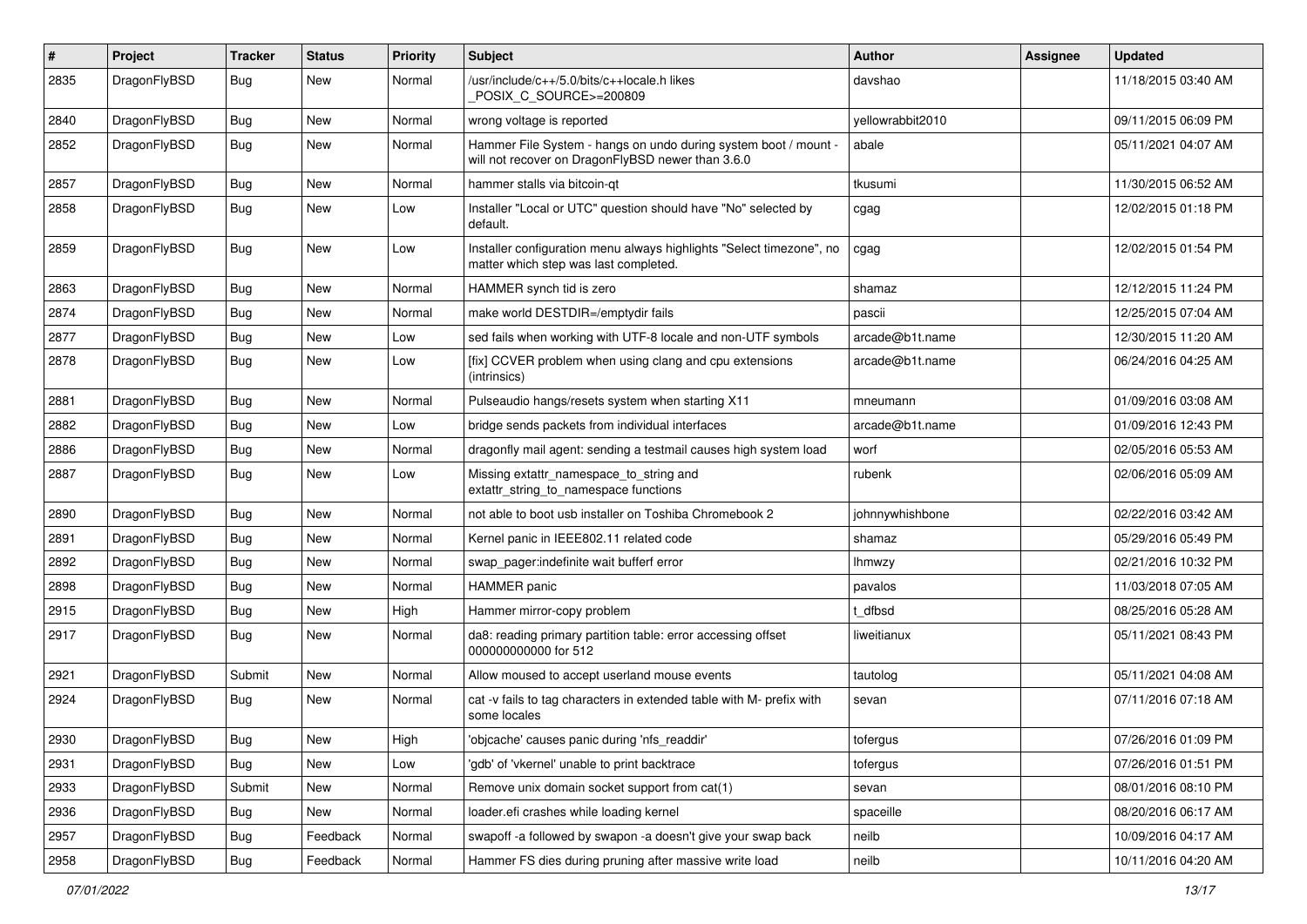| #    | Project      | <b>Tracker</b> | <b>Status</b> | <b>Priority</b> | Subject                                                                                                 | Author                 | Assignee | <b>Updated</b>      |
|------|--------------|----------------|---------------|-----------------|---------------------------------------------------------------------------------------------------------|------------------------|----------|---------------------|
| 2970 | DragonFlyBSD | Bug            | <b>New</b>    | Normal          | kernel 4.7: "Is -I" causes panic on UDF filesystem: "bgetvp -<br>overlapping buffer"                    | peeter                 |          | 12/21/2016 02:46 AM |
| 2972 | DragonFlyBSD | <b>Bug</b>     | <b>New</b>    | Normal          | ipfw3 "deny to me" does not work correctly                                                              | mneumann               |          | 12/27/2016 12:11 PM |
| 2994 | DragonFlyBSD | <b>Bug</b>     | New           | Normal          | Intermittent boot hangs after git: hammer - HAMMER Version 7                                            | davshao                |          | 03/30/2017 02:06 PM |
| 3006 | DragonFlyBSD | Bug            | <b>New</b>    | Normal          | boot0cfg: panic in kern_udev.c in function _udev_dict_set_cstr when<br>installing in VirtualBox         | MichiGreat             |          | 04/01/2017 02:22 PM |
| 3011 | DragonFlyBSD | <b>Bug</b>     | In Progress   | Normal          | dragonfly/sys/dev/netif/re/re.c: suspicious code?                                                       | dcb                    |          | 07/29/2017 01:26 AM |
| 3018 | DragonFlyBSD | <b>Bug</b>     | New           | Normal          | sys/bus/u4b/wlan/if_run.c:5464]: (style) Redundant condition                                            | dcb                    |          | 04/11/2017 11:26 AM |
| 3021 | DragonFlyBSD | <b>Bug</b>     | In Progress   | Normal          | sys/dev/drm/i915/i915_gem_stolen.c:115]: (error) Signed integer<br>overflow for expression '65535<<20'  | dcb                    |          | 04/11/2017 12:46 PM |
| 3022 | DragonFlyBSD | <b>Bug</b>     | <b>New</b>    | Normal          | sys/dev/netif/ath/ath/if ath.c:2142: strange bitmask?                                                   | dcb                    |          | 04/11/2017 11:49 AM |
| 3024 | DragonFlyBSD | <b>Bug</b>     | New           | Low             | sys/dev/netif/wi/if wi.c:1090]: (style) Redundant condition                                             | dcb                    |          | 04/11/2017 11:56 AM |
| 3025 | DragonFlyBSD | <b>Bug</b>     | <b>New</b>    | Normal          | sys/dev/powermng/powernow/powernow.c:284: bad comparison?                                               | dcb                    |          | 09/23/2017 07:45 AM |
| 3029 | DragonFlyBSD | <b>Bug</b>     | <b>New</b>    | Normal          | Running DflyBSD 4.8 on FreeBSD bhyve as a guest                                                         | iron                   |          | 05/13/2022 04:33 AM |
| 3035 | DragonFlyBSD | Bug            | <b>New</b>    | Normal          | panic: assertion "cpu >= 0 && cpu < ncpus" failed in netisr_cpuport<br>at /usr/src/sys/net/netisr2.h:87 | masu                   |          | 05/11/2017 01:24 AM |
| 3036 | DragonFlyBSD | Bug            | <b>New</b>    | Normal          | panic in icmp_redirect_start() ASSERT_IN_NETISR(0)                                                      | tautolog               |          | 05/11/2017 07:27 PM |
| 3041 | DragonFlyBSD | Submit         | <b>New</b>    | Normal          | firmware: Remove embedding of multiple images in one module.                                            | Anonymous              |          | 12/25/2020 02:15 AM |
| 3047 | DragonFlyBSD | Bug            | New           | Normal          | HAMMER critical write error                                                                             | samuel                 |          | 06/19/2019 09:50 AM |
| 3049 | DragonFlyBSD | Bug            | <b>New</b>    | Normal          | panic DragonFly v4.8.1-RELEASE by mounting a malformed<br>msdosfs image [12.128]                        | open.source@ribose.com |          | 08/14/2017 02:53 AM |
| 3051 | DragonFlyBSD | Bug            | <b>New</b>    | Normal          | panic DragonFly v4.8.1-RELEASE by mounting a malformed NTFS<br>image [12.000]                           | open.source@ribose.com |          | 08/14/2017 03:20 AM |
| 3052 | DragonFlyBSD | Bug            | <b>New</b>    | Normal          | panic DragonFly v4.8.1-RELEASE by mounting a malformed NTFS<br>image [64.000]                           | open.source@ribose.com |          | 08/14/2017 03:22 AM |
| 3076 | DragonFlyBSD | Bug            | <b>New</b>    | Normal          | sys/dev/netif/ig_hal/e1000_ich8lan.c:1594: sanity checking mixup?                                       | dcb                    |          | 10/11/2017 01:58 AM |
| 3101 | DragonFlyBSD | <b>Bug</b>     | New           | Low             | PFI CGI install not working in dragonflybsd 5.0.1 USB install                                           | bnegre82               |          | 05/11/2021 04:14 AM |
| 3107 | DragonFlyBSD | <b>Bug</b>     | New           | Low             | ACPI interrupt storm when loading i915 on Lenovo T460                                                   | oyvinht                |          | 07/15/2020 07:01 AM |
| 3110 | DragonFlyBSD | <b>Bug</b>     | <b>New</b>    | Normal          | crash with ipfw3 under load                                                                             | bnegre82               |          | 12/09/2017 06:22 AM |
| 3111 | DragonFlyBSD | Bug            | In Progress   | High            | Mouse lags every second heavily under X11                                                               | mneumann               |          | 12/12/2017 09:46 PM |
| 3113 | DragonFlyBSD | Bug            | In Progress   | Urgent          | Booting vKernel fails due being out of swap space                                                       | tcullen                |          | 05/11/2021 04:14 AM |
| 3116 | DragonFlyBSD | <b>Bug</b>     | New           | Normal          | da0 detects on very big volume if to _remove_ usb install stick and<br>reboot on Intel NUC5PPYH         | dpostolov              |          | 01/07/2018 09:40 PM |
| 3117 | DragonFlyBSD | <b>Bug</b>     | New           | Normal          | Problem with colours if "intel" video-driver used                                                       | dpostolov              |          | 01/07/2018 11:35 PM |
| 3120 | DragonFlyBSD | <b>Bug</b>     | New           | Normal          | Intel AC 8260 firmware does not load                                                                    | Vintodrimmer           |          | 08/28/2018 03:30 AM |
| 3124 | DragonFlyBSD | <b>Bug</b>     | New           | High            | DragonFlyBSD 5.0.2 with Hammer2 with UEFI install doesn't boot                                          | wiesl                  |          | 06/18/2019 05:07 AM |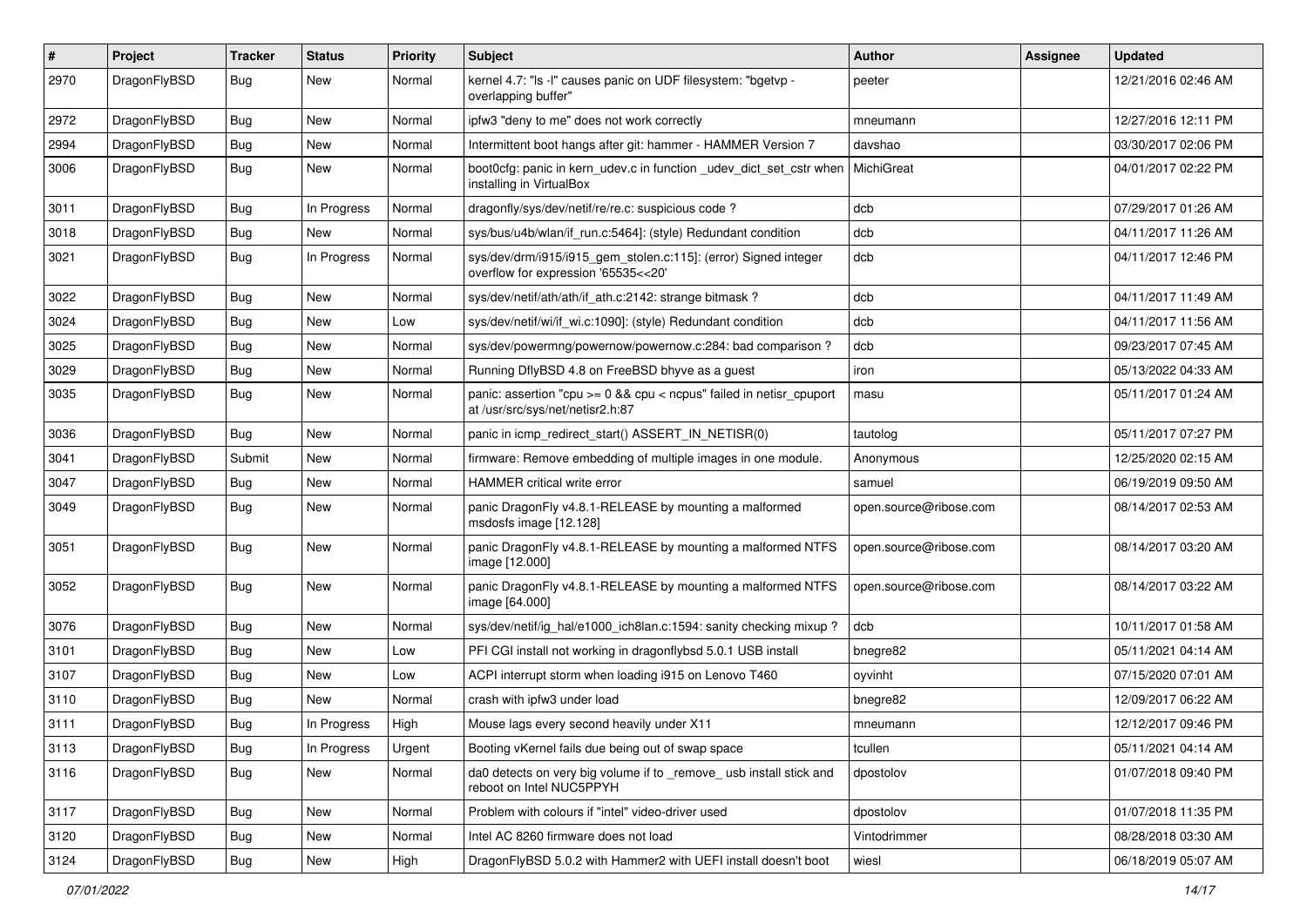| $\sharp$ | Project      | <b>Tracker</b> | <b>Status</b> | <b>Priority</b> | Subject                                                                                                                                                     | <b>Author</b>   | Assignee | <b>Updated</b>      |
|----------|--------------|----------------|---------------|-----------------|-------------------------------------------------------------------------------------------------------------------------------------------------------------|-----------------|----------|---------------------|
| 3129     | DragonFlyBSD | Bug            | New           | High            | Kernel panic with 5.2.0 on A2SDi-4C-HLN4F                                                                                                                   | stateless       |          | 04/24/2018 12:50 AM |
| 3132     | DragonFlyBSD | Bug            | <b>New</b>    | Low             | unifdef mined                                                                                                                                               | bcallah         |          | 04/26/2018 08:34 PM |
| 3134     | DragonFlyBSD | <b>Bug</b>     | New           | Normal          | RFC 3021 (/31 networks) appear to be unsupported                                                                                                            | jailbird        |          | 05/16/2018 11:03 PM |
| 3135     | DragonFlyBSD | Submit         | New           | Normal          | Add EVFILT RECV and EVFILT SEND                                                                                                                             | tautolog        |          | 05/25/2018 09:59 PM |
| 3139     | DragonFlyBSD | Bug            | <b>New</b>    | Normal          | USB Mouse Does Not Work in DragonflyBSD guest on VirtualBox                                                                                                 | chiguy1256      |          | 06/24/2018 10:14 PM |
| 3141     | DragonFlyBSD | Bug            | <b>New</b>    | Normal          | dhclient blocks boot process                                                                                                                                | rowo            |          | 12/16/2018 11:01 AM |
| 3142     | DragonFlyBSD | Submit         | New           | Normal          | lib/libdmsg: Unbreak using new API EVP CIPHER CTX new()                                                                                                     | tkusumi         |          | 07/08/2018 04:18 AM |
| 3143     | DragonFlyBSD | Bug            | New           | Normal          | assertion "0" failed in hammer2_inode_xop_chain_sync                                                                                                        | cbin            |          | 07/18/2018 12:50 PM |
| 3147     | DragonFlyBSD | Submit         | New           | Normal          | Enable headless installation                                                                                                                                | ddegroot        |          | 10/09/2018 01:25 PM |
| 3152     | DragonFlyBSD | <b>Bug</b>     | Feedback      | Normal          | Console's size in ttyv0 and single user mode is sticking to 80x25,<br>while ttyv1 can make use of the whole screen                                          | overtime        |          | 02/24/2019 01:08 AM |
| 3157     | DragonFlyBSD | Bug            | New           | Normal          | TP-Link UE300 not working in 5.2-RELEASE                                                                                                                    | tuxillo         |          | 11/15/2018 02:08 PM |
| 3165     | DragonFlyBSD | Bug            | <b>New</b>    | Normal          | Looping at boot time                                                                                                                                        | gop             |          | 12/28/2018 01:04 PM |
| 3170     | DragonFlyBSD | <b>Bug</b>     | New           | Normal          | repeatable nfsd crash                                                                                                                                       | tse             |          | 06/11/2020 05:52 AM |
| 3184     | DragonFlyBSD | Bug            | New           | Normal          | tsleep(9) return value when PCATCH specified                                                                                                                | tkusumi         |          | 04/03/2019 06:49 AM |
| 3189     | DragonFlyBSD | <b>Bug</b>     | <b>New</b>    | Normal          | Allow DragonFly Mail Agent to accept an alternate config via<br>command line switch                                                                         | iang            |          | 08/16/2021 12:42 AM |
| 3194     | DragonFlyBSD | <b>Bug</b>     | New           | High            | Hammer kernel crash on mirror-stream of PFS after upgrade<br>(assertion "cursor->flags &<br>HAMMER_CURSOR_ITERATE_CHECK" failed in<br>hammer_btree_iterate) | Anonymous       |          | 06/29/2019 01:32 PM |
| 3196     | DragonFlyBSD | Bug            | New           | Normal          | test issue after redmine upgrade (2)                                                                                                                        | tuxillo         |          | 07/05/2019 04:33 AM |
| 3197     | DragonFlyBSD | Bug            | New           | Normal          | DragonFly upgrades                                                                                                                                          | tse             |          | 04/18/2020 04:18 PM |
| 3199     | DragonFlyBSD | Bug            | New           | Normal          | PFS label not found panic                                                                                                                                   | tse             |          | 08/21/2019 03:51 AM |
| 3201     | DragonFlyBSD | Submit         | <b>New</b>    | Normal          | Fixes make search display                                                                                                                                   | htse            |          | 08/20/2021 04:02 PM |
| 3206     | DragonFlyBSD | Submit         | New           | Normal          | update psm/kbd to FreeBSD 12.0 code                                                                                                                         | htse            |          | 10/05/2019 03:49 PM |
| 3208     | DragonFlyBSD | Bug            | New           | Normal          | Crash related to nfsd                                                                                                                                       | tse             |          | 06/11/2020 05:52 AM |
| 3209     | DragonFlyBSD | Bug            | New           | Normal          | svc has some minor bugs                                                                                                                                     | arcade@b1t.name |          | 10/24/2019 09:08 AM |
| 3215     | DragonFlyBSD | Bug            | <b>New</b>    | Normal          | Hang in tcdrain(3) after write(3)                                                                                                                           | noloader        |          | 11/25/2019 03:08 PM |
| 3217     | DragonFlyBSD | <b>Bug</b>     | <b>New</b>    | Normal          | rescue tools: make install fails if rescue folder doesn't exist                                                                                             | t_dfbsd         |          | 11/27/2019 08:16 PM |
| 3218     | DragonFlyBSD | <b>Bug</b>     | <b>New</b>    | Normal          | Kernel panics are not sent to comconsole when booted over EFI                                                                                               | mqudsi          |          | 12/02/2019 08:52 PM |
| 3219     | DragonFlyBSD | <b>Bug</b>     | New           | Normal          | x11/xorg port can not be build                                                                                                                              | UlasSAYGIN      |          | 03/31/2020 08:57 AM |
| 3222     | DragonFlyBSD | <b>Bug</b>     | New           | Normal          | gcc - undefined reference to '__atomic_load' (missing libatomic?)                                                                                           | mneumann        |          | 02/08/2020 02:45 AM |
| 3224     | DragonFlyBSD | <b>Bug</b>     | New           | Normal          | Kernel panic when trying to ping6                                                                                                                           | zhtw            |          | 03/08/2020 08:55 AM |
| 3225     | DragonFlyBSD | <b>Bug</b>     | New           | Normal          | nfsd freeze when using gemu                                                                                                                                 | tse             |          | 03/17/2020 11:52 AM |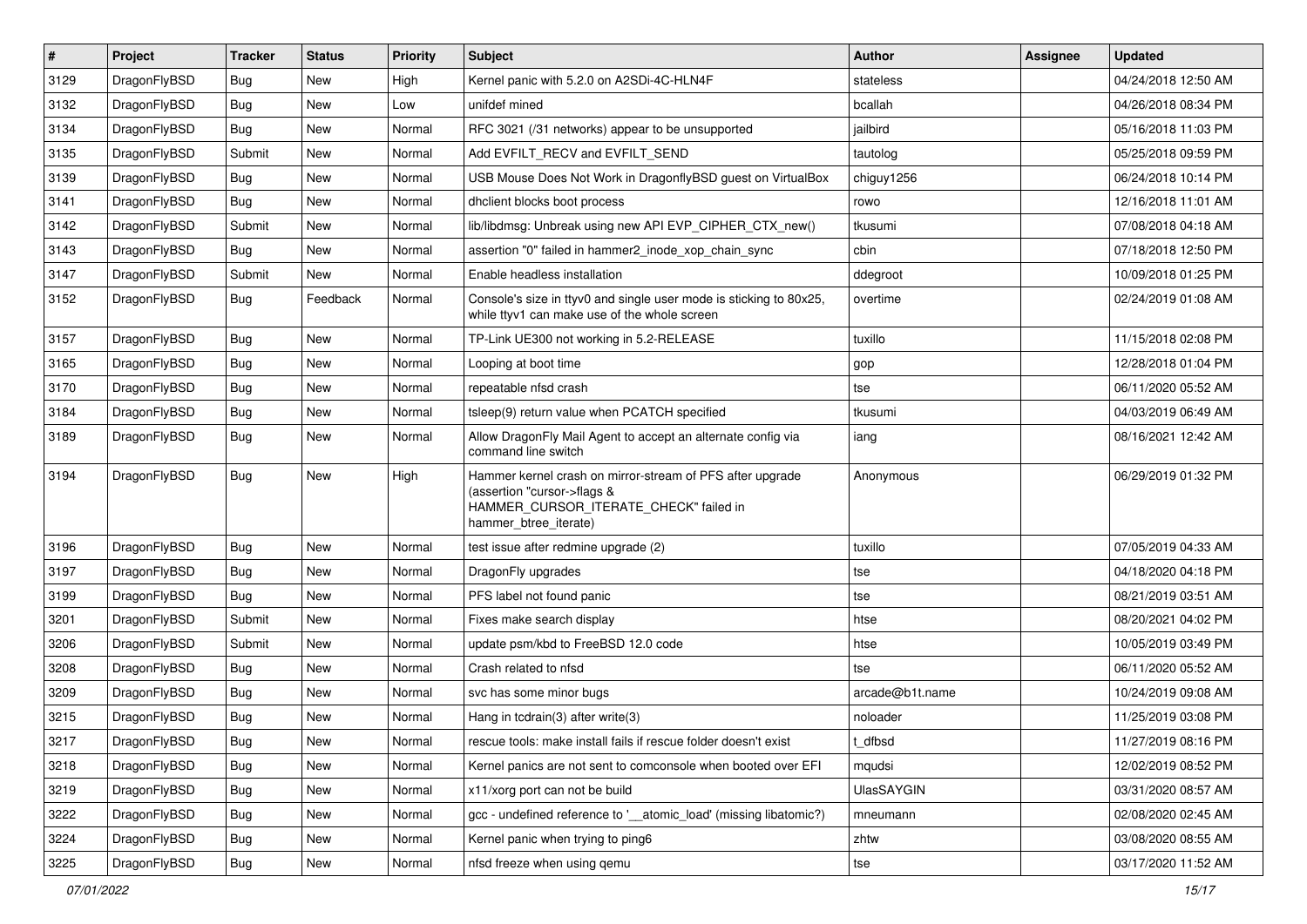| $\sharp$ | Project      | <b>Tracker</b> | <b>Status</b> | <b>Priority</b> | Subject                                                                                                   | <b>Author</b>     | Assignee | <b>Updated</b>      |
|----------|--------------|----------------|---------------|-----------------|-----------------------------------------------------------------------------------------------------------|-------------------|----------|---------------------|
| 3226     | DragonFlyBSD | Bug            | <b>New</b>    | Normal          | Xorg freezes in vm: thread stuck in "objtrm1"                                                             | peeter            |          | 04/08/2020 02:10 AM |
| 3227     | DragonFlyBSD | Submit         | New           | Normal          | Add HAMMER2 instructions in the installation medium README                                                | daftaupe          |          | 03/26/2020 03:34 PM |
| 3228     | DragonFlyBSD | Bug            | New           | Low             | pfi kif unref: state refcount $\leq$ 0 in dmesg                                                           | justin            |          | 03/05/2021 06:39 AM |
| 3231     | DragonFlyBSD | Bug            | New           | Normal          | wifi drops on 5.8                                                                                         | tse               |          | 04/06/2020 05:08 AM |
| 3235     | DragonFlyBSD | Bug            | <b>New</b>    | Normal          | Kernel panic in devfs vnops.c                                                                             | mneumann          |          | 04/28/2020 07:00 AM |
| 3238     | DragonFlyBSD | Bug            | <b>New</b>    | Normal          | race conditions when printing from vkernel console                                                        | piecuch           |          | 05/19/2020 02:50 PM |
| 3239     | DragonFlyBSD | Bug            | New           | Normal          | unable to SIGKILL glitched emacs                                                                          | piecuch           |          | 05/26/2020 03:30 AM |
| 3240     | DragonFlyBSD | Bug            | <b>New</b>    | High            | compile error because of openssl with /usr/dports/security/rhash for<br>mysql 8 install                   | <b>UlasSAYGIN</b> |          | 06/04/2020 08:05 AM |
| 3243     | DragonFlyBSD | Bug            | <b>New</b>    | Normal          | SMART status not reported properly for SSD disks                                                          | daftaupe          |          | 09/09/2020 11:03 PM |
| 3245     | DragonFlyBSD | Bug            | New           | Normal          | panic: free: guard1x fail, i915 load from loader.conf                                                     | polachok          |          | 08/21/2020 10:36 AM |
| 3246     | DragonFlyBSD | Bug            | New           | Normal          | HAMMER2 unable to handle ENOSPC properly                                                                  | tkusumi           |          | 09/04/2020 11:11 AM |
| 3247     | DragonFlyBSD | Bug            | New           | Normal          | Kernel panic doing nothing much                                                                           | phma              |          | 09/12/2020 11:40 PM |
| 3249     | DragonFlyBSD | Bug            | <b>New</b>    | Normal          | HAMMER2 fsync(2) not working properly                                                                     | tkusumi           |          | 09/21/2020 07:07 AM |
| 3252     | DragonFlyBSD | Bug            | New           | Normal          | tcsetattr/tcgetattr set errno incorrectly on non-TTY                                                      | tonyc             |          | 10/26/2020 09:34 PM |
| 3266     | DragonFlyBSD | Bug            | <b>New</b>    | High            | Filesystems broken due to "KKASSERT(count &<br>TOK_COUNTMASK);"                                           | tkusumi           |          | 03/15/2021 01:21 PM |
| 3269     | DragonFlyBSD | <b>Bug</b>     | In Progress   | Normal          | Is double-buffer'd buf still required by HAMMER2 ?                                                        | tkusumi           |          | 05/12/2021 04:09 PM |
| 3276     | DragonFlyBSD | Submit         | New           | Normal          | Add option controlling whether gpt expand expands the last partition<br>(needs testing)                   | falsifian         |          | 07/10/2021 03:35 AM |
| 3278     | DragonFlyBSD | Bug            | <b>New</b>    | Normal          | Second screen image is distorted                                                                          | arcade@b1t.name   |          | 07/10/2021 03:36 AM |
| 3280     | DragonFlyBSD | Bug            | <b>New</b>    | Normal          | KMS console and i915(4) not working in 6.0                                                                | cmusser           |          | 07/10/2021 03:35 AM |
| 3281     | DragonFlyBSD | Bug            | <b>New</b>    | Normal          | Crash after leaving unattended for a while                                                                | bhaible           |          | 07/10/2021 03:32 AM |
| 3282     | DragonFlyBSD | <b>Bug</b>     | <b>New</b>    | Normal          | unexpected errno value from fopen()                                                                       | bhaible           |          | 07/10/2021 03:34 AM |
| 3283     | DragonFlyBSD | <b>Bug</b>     | New           | Normal          | mknodat() cannot create FIFOs                                                                             | bhaible           |          | 07/10/2021 03:34 AM |
| 3284     | DragonFlyBSD | Bug            | New           | Normal          | Wrong towlower() result for U+038A                                                                        | bhaible           |          | 07/10/2021 03:34 AM |
| 3298     | DragonFlyBSD | <b>Bug</b>     | New           | Normal          | Running "w" and having logged in via XDM through VNC, "w" prints<br>an extra error message                | piecuch           |          | 10/25/2021 09:16 AM |
| 3299     | DragonFlyBSD | Bug            | In Progress   | Normal          | DragonFlyBSD reports utterly wrong uptime (most of the time, right<br>after booting in)                   | adrian            |          | 11/11/2021 01:43 PM |
| 3300     | DragonFlyBSD | <b>Bug</b>     | New           | Normal          | Running Xvnc from TigerVNC package through the INETD daemon<br>in TCP WAIT mode fails hard                | adrian            |          | 01/08/2022 04:25 AM |
| 3301     | DragonFlyBSD | <b>Bug</b>     | <b>New</b>    | Normal          | Gkrellm from the packages is not showing logged in users in main<br>window, logged in users always $== 0$ | adrian            |          | 01/08/2022 04:24 AM |
| 3302     | DragonFlyBSD | <b>Bug</b>     | New           | Normal          | Will not boot on System76 Lemur Pro (lemp10)                                                              | piecuch           |          | 11/03/2021 10:21 AM |